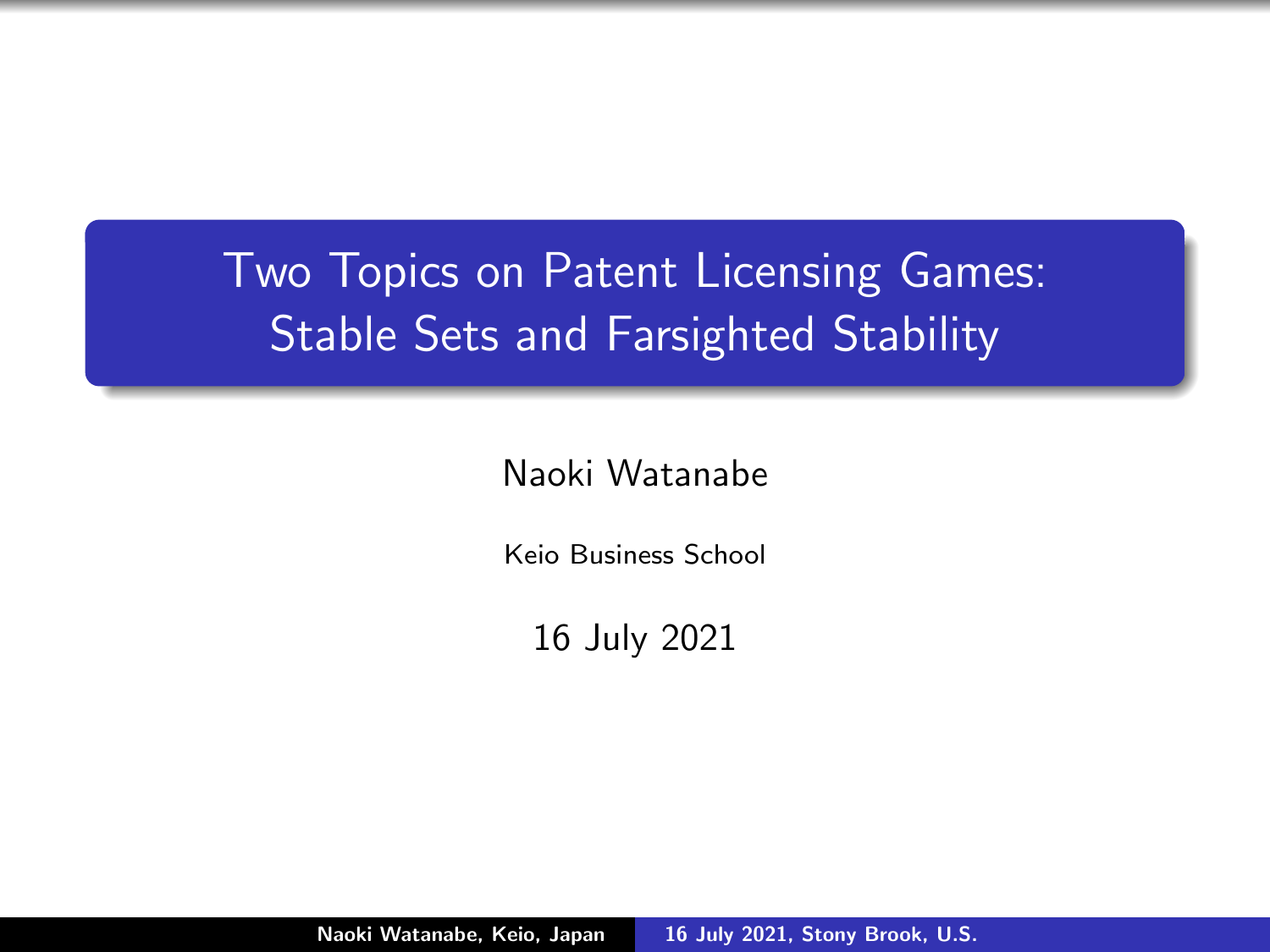1. Introduction Cooperative Approach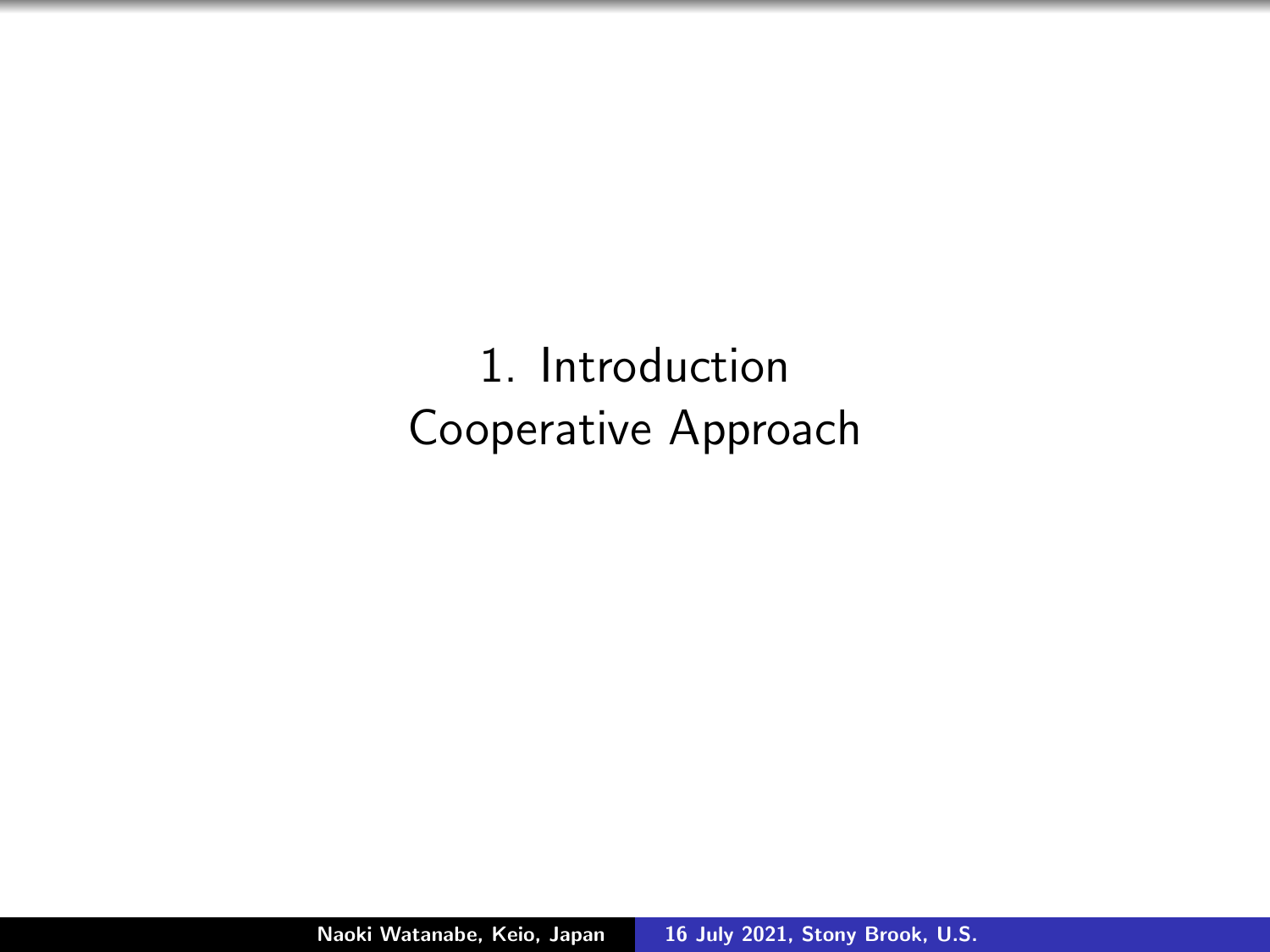# 1. What was done: for cooperative interpretations of non-cooperative outcomes

asymptotic results of (von Neumann-Morgenstern) stable sets in a game with a coalition structure.  $\cdots$  not with a coalition formation stage (Tauman-Watanabe, 2007, ET; the grand coalition is formed, and in the Shapley value the patent holder can take all in a linear Cournot market.)

- **•** process (cost-reducing) innovation in a general Cournot market (Kamien-Oren-Tauman, 1992, JME)
- a general cooperative model (Watanabe-Muto 2008, IJGT)
- The core is empty for every coalition structure in Cournot markets.
	- $\cdots$  kernel = nucleolus (Kishimoto-Watanabe, 2017, MSS)
- · The existence conditions for the stable sets (Hirai-Watanabe, 2018, MSS)
- (1) Some type of stable sets asymptotically reaches the same outcomes as those in KOT1992. · · · as well as the (Davis-Maschler) bargaining set (Kishimoto-Watanabe-Muto, 2011, MSS)

(2) Another type does not, but in the limit (when the  $\#$  of firms is sufficiently large) the Aumann-Drèze-Shapley value of the patent holder can coincide with his or her value which is obtained in the vNM stable sets.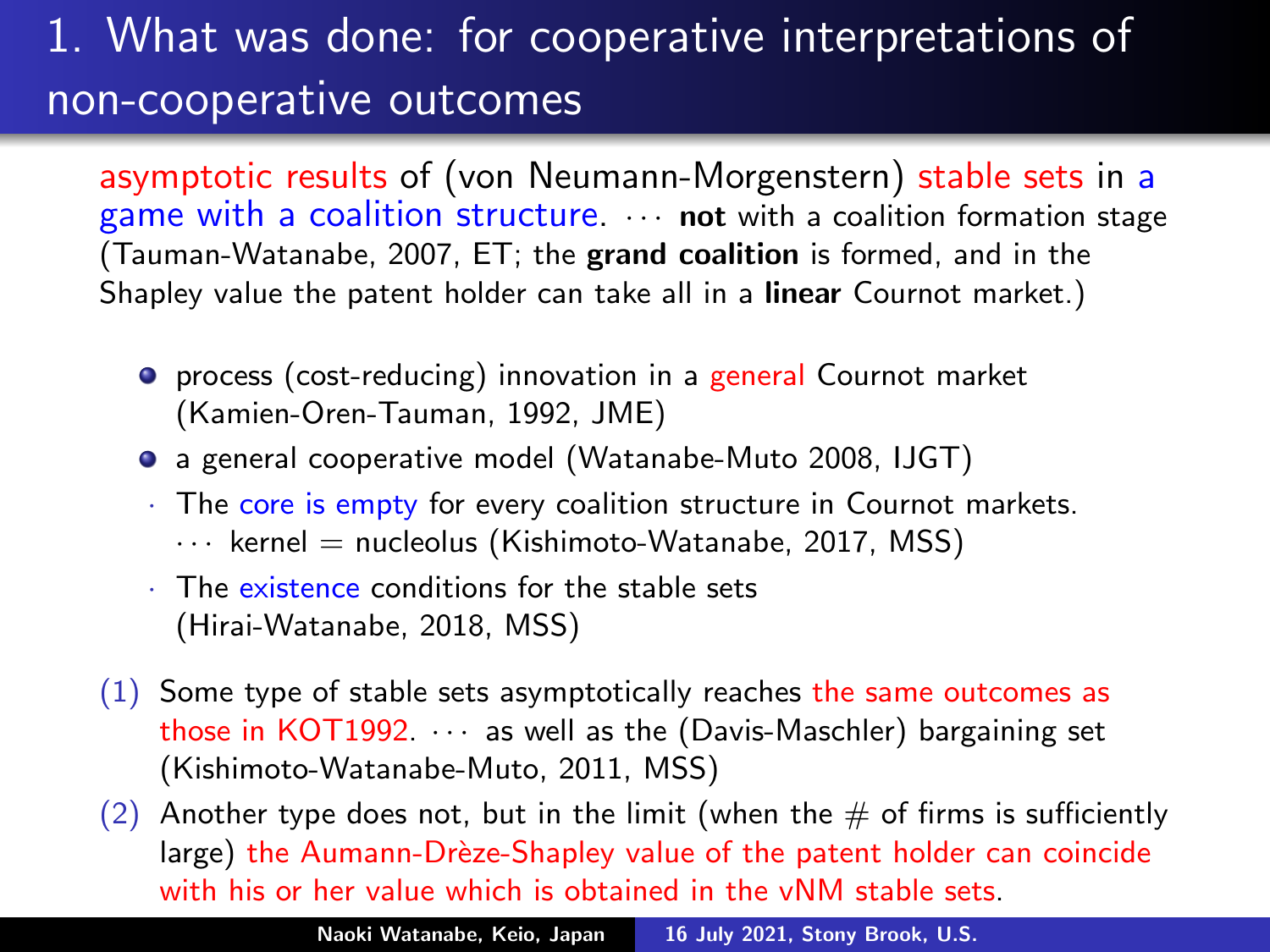A new model: farsighted stable sets in an abstract game (Hirai, Watanabe, and Muto, 2019, GEB)

presentation slides:

[http://labs.kbs.keio.ac.jp/naoki50lab/HitU\\_patent\\_FSS.pdf](http://labs.kbs.keio.ac.jp/naoki50lab/HitU_patent_FSS.pdf)

**•** Players' preferences can be defined over outcomes, not only on their own payoffs. No need for defining any characteristic functions.

⇒ Other-regarding or social preferences and fairness notions are tractable more directly.

- In the paper, authors did not define those things but simply used the individual payoff for each player.
- A remaining question for future research: What occurs in a mixture of myopic and farsighted players?

If time permits (probably no), this part may be referred to in this talk.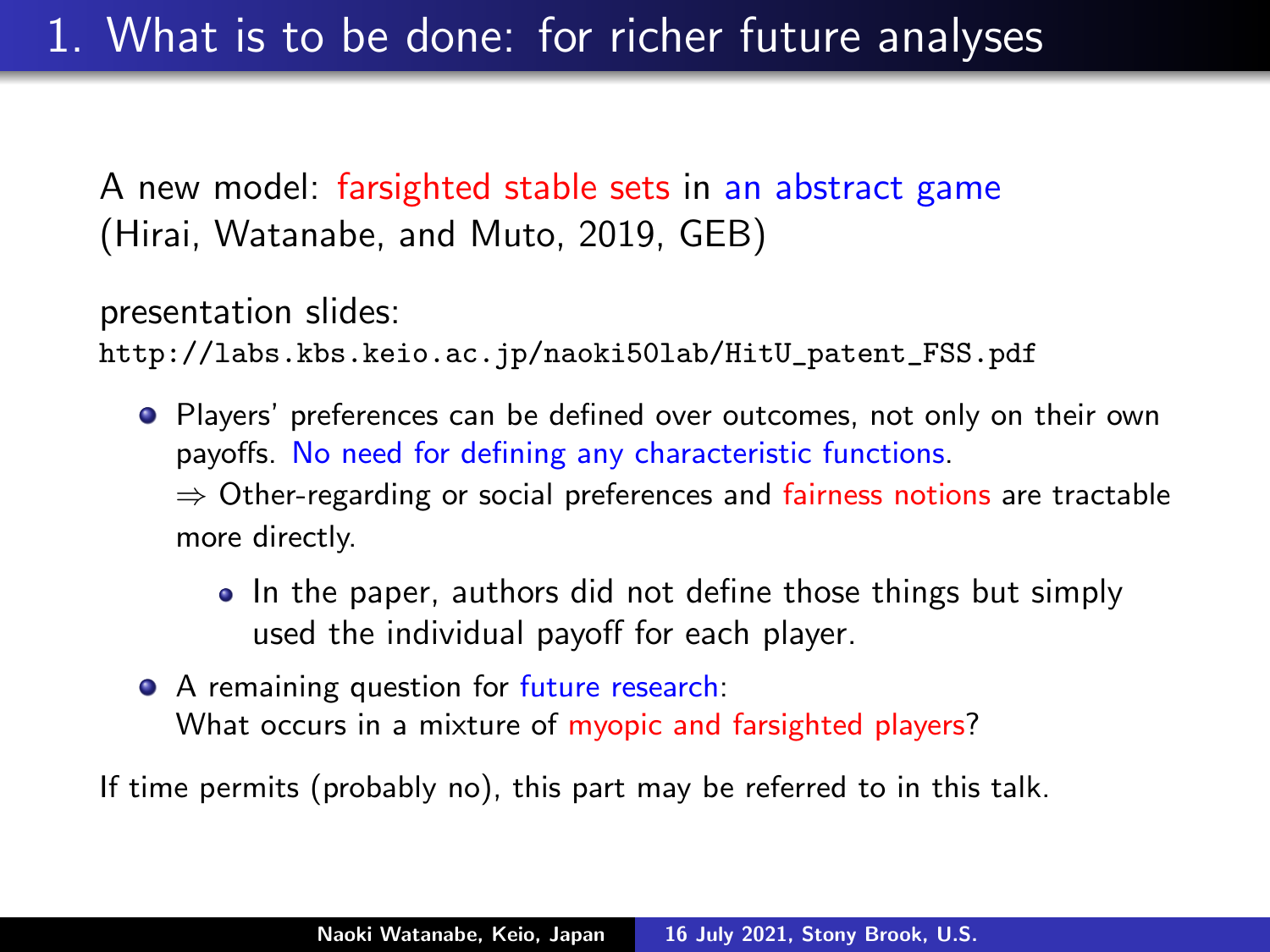# 2. The Model Watanabe-Muto 2008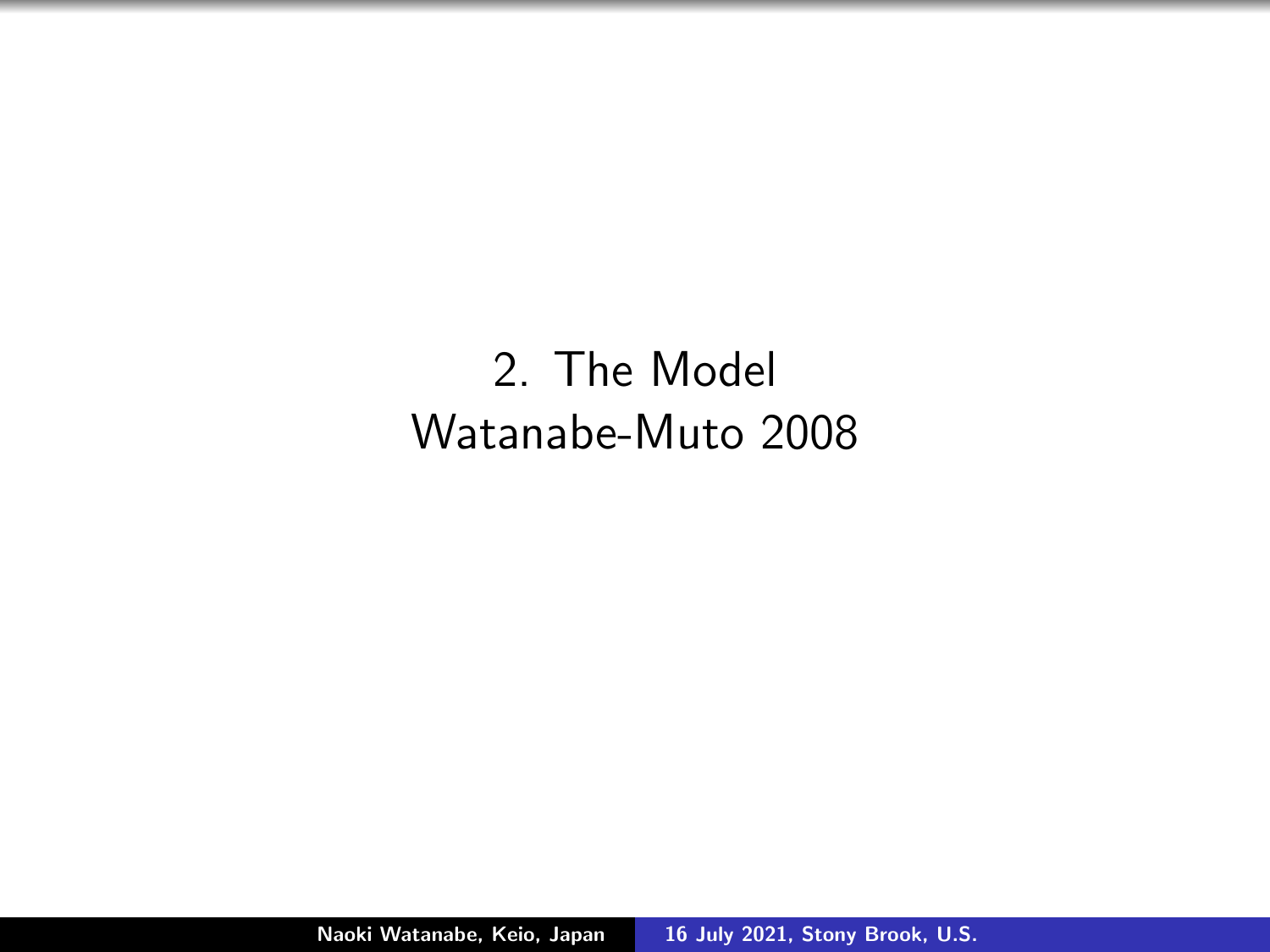Process innovation and product innovation can be treated in this general model.

- $N_n = \{1, \ldots, n\}$ : the set of symmetric firms  $(2 \le n < \infty)$
- player 0: external patent holder ( $\{0\} \cup N_n$ : the set of players)
- 3-stage game

stage (i): The patent holder selects a set  $S_n(\subset N_n)$  of firms for license negotiations.

- Coalition  $\{0\} \cup S_n$  forms only for license negotiation.
- $\mathcal{P}^{S_n} = \{\{0\} \cup S_n, \{\{i\}\}_{i \in N_n \setminus S_n}\}$ : permissible coalition structure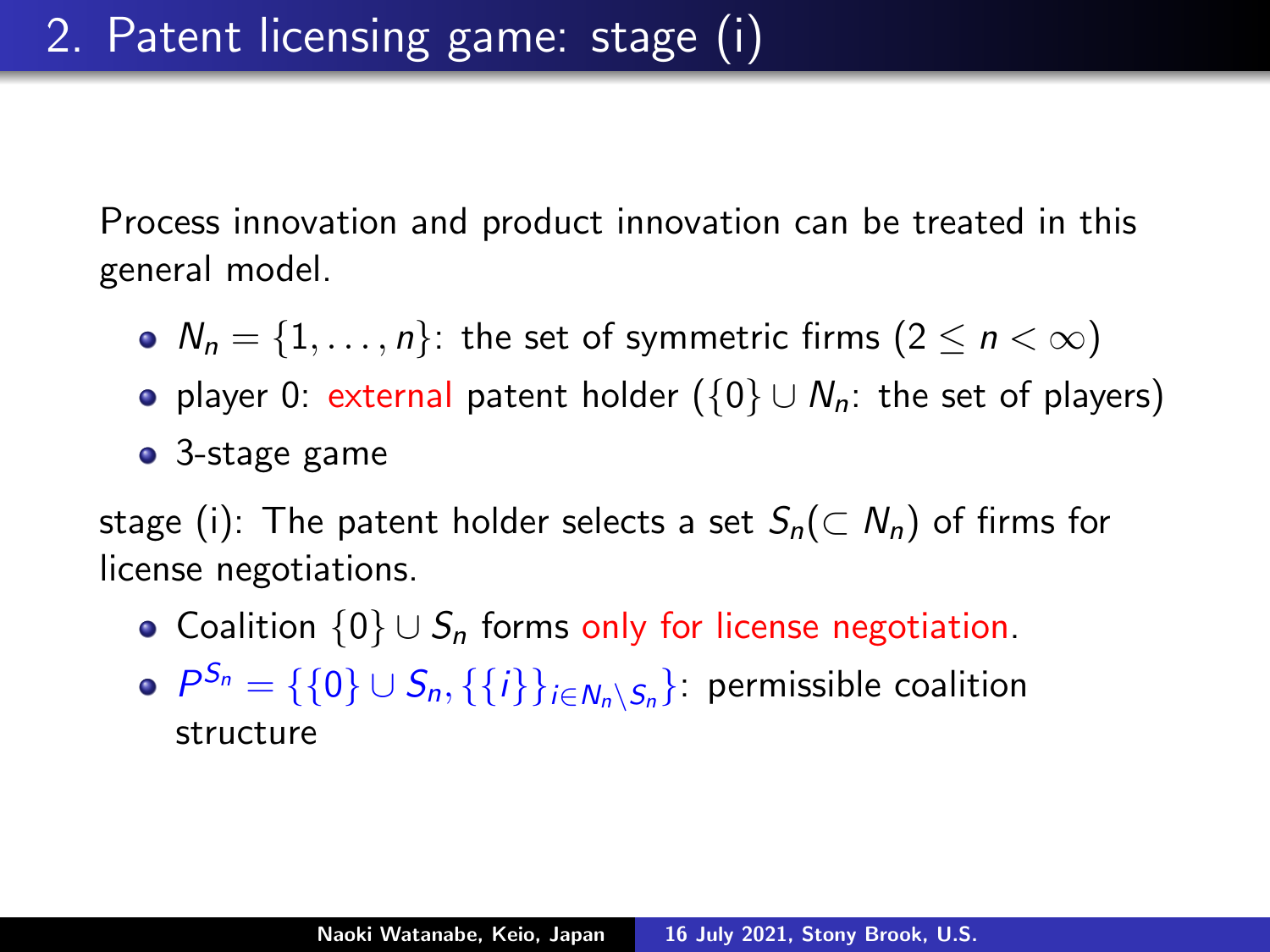stage (ii): Firms in  $S_n$  negotiate license fees with the patent holder and make payments (by means of fixed fee).

- Check the acceptance of payments by each firm after finding the bargaining outcome.
- Analyze the negotiation for each coalition structure  $P^{\mathcal{S}_n},$ assuming that all firms in  $S_n$  are given a license for simplicity.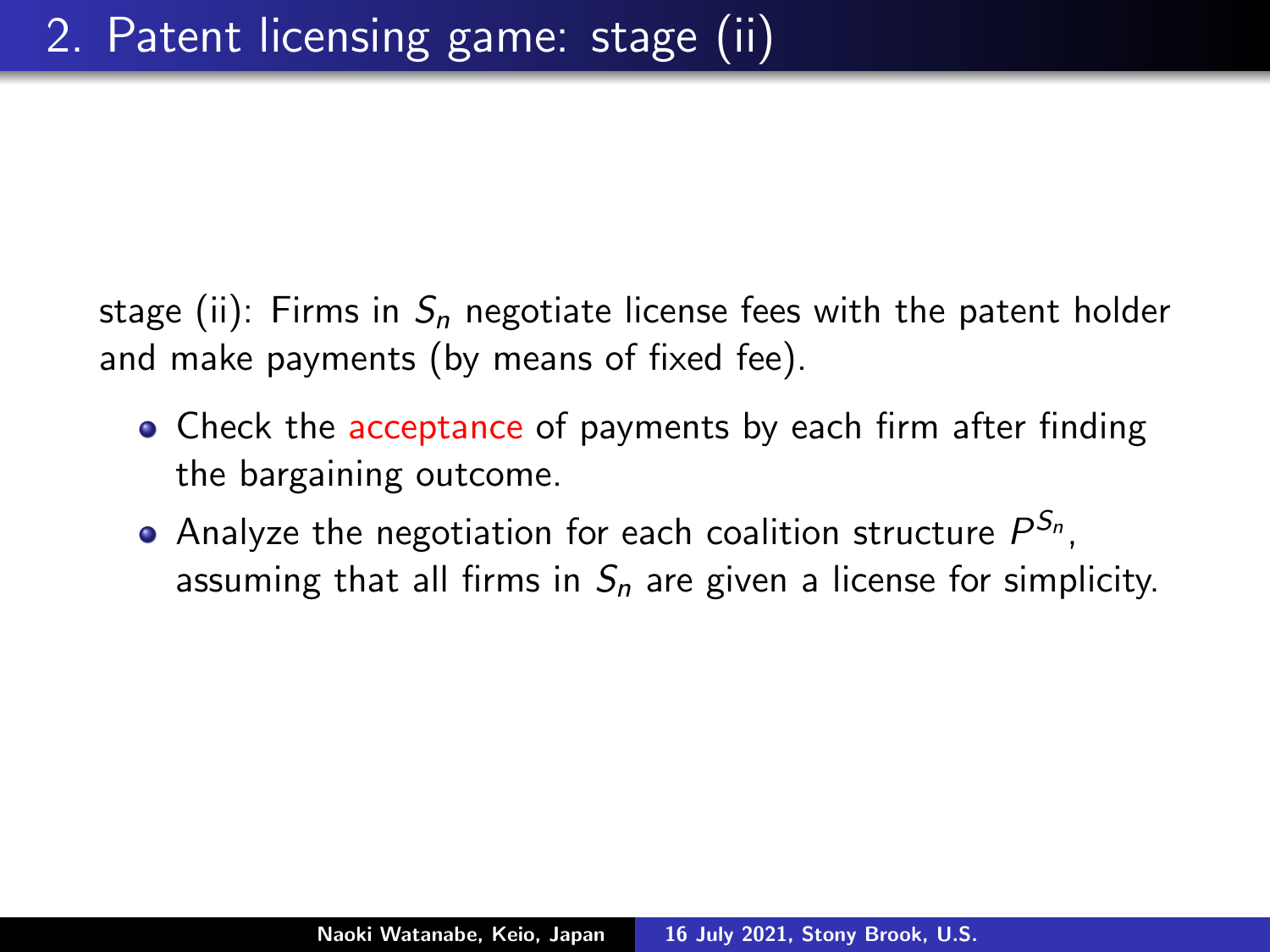stage (iii): Knowing that which firms are licensed, each firm in  $N_n$ competes in the market. (Any cartels are prohibited.)

- When  $t_n$  firms are licensed, each licensee obtains the gross profit  $W(t_n)$  and each non-licensee who uses an old technology obtains the gross profit  $L(t_n)$ .
- Assume that  $W(t_n) > L(0) > L(t_n) \ \forall t_n = 1, \ldots, n-1, (n)$ . Negative eternality arises in  $L(t_n)$
- Each firm accepts the payment if it is  $L(t_n 1)$  or more.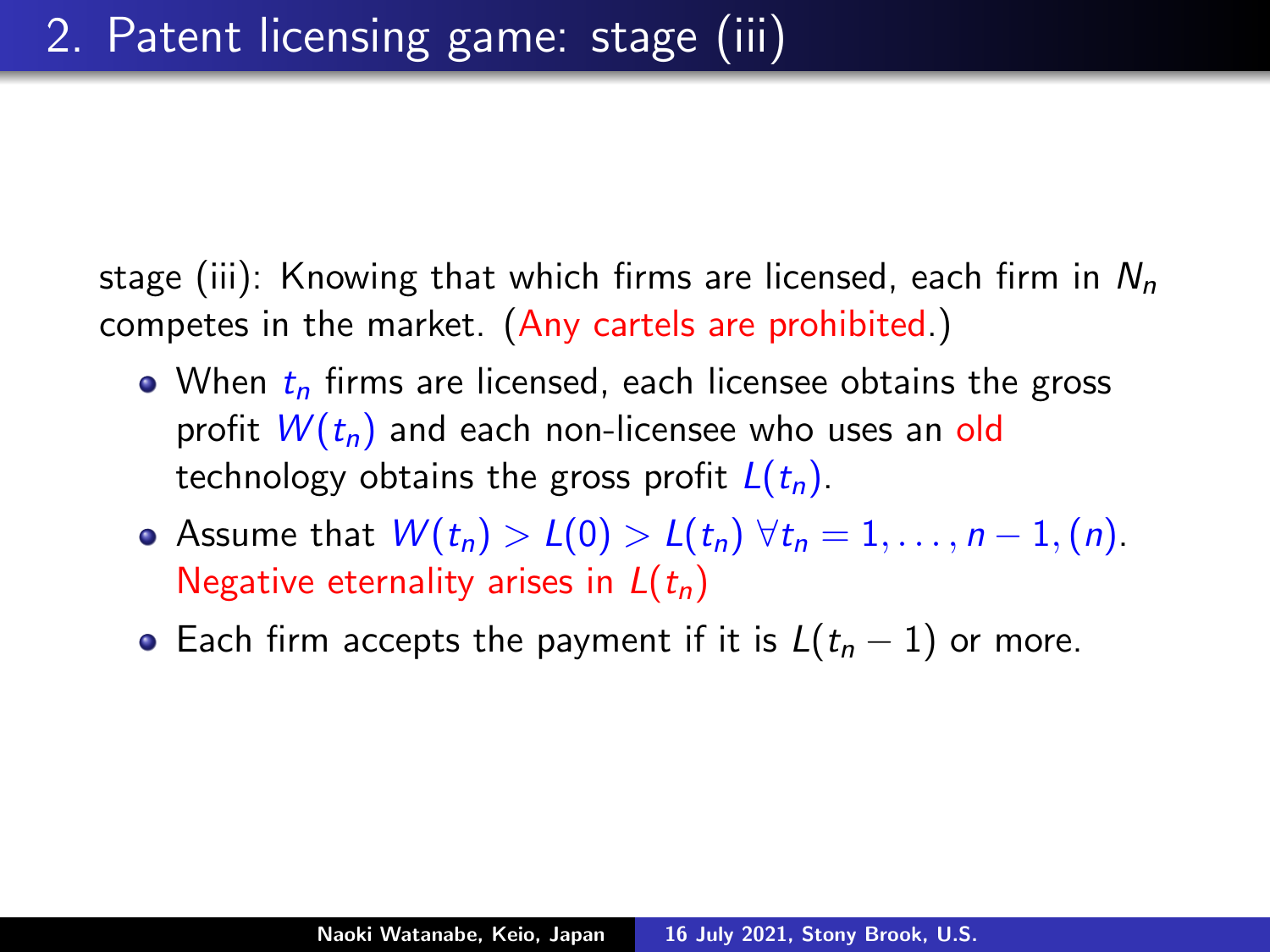Kamien-Oren-Tauman (1992)

- Each firm *i* produces  $q_i$  unit of a homogeneous commodity with the unit cost of production  $c$ . Let  $q = \sum_{i \in N_n} q_i$ .
- The inverse demand function of the market is  $p = P(q)$ , where  $P(0) > c$ . The demand function is denoted by  $Q(p)$ 
	- $\bullet$   $P(q)q$  is strictly concave in q.
	- $\bullet$   $Q(p)$  is decreasing, differentiable. The price elasticity  $\eta(p) = -pQ'/Q$  is non-decreasing in p.
- The patent holder has a patent of a new technology that reduces the unit cost of production from c to  $c - \varepsilon$ , where  $0 < \varepsilon < c$

• Assume 
$$
K = \frac{c}{\epsilon \eta(c)} > 1
$$
: non-drastic innovation.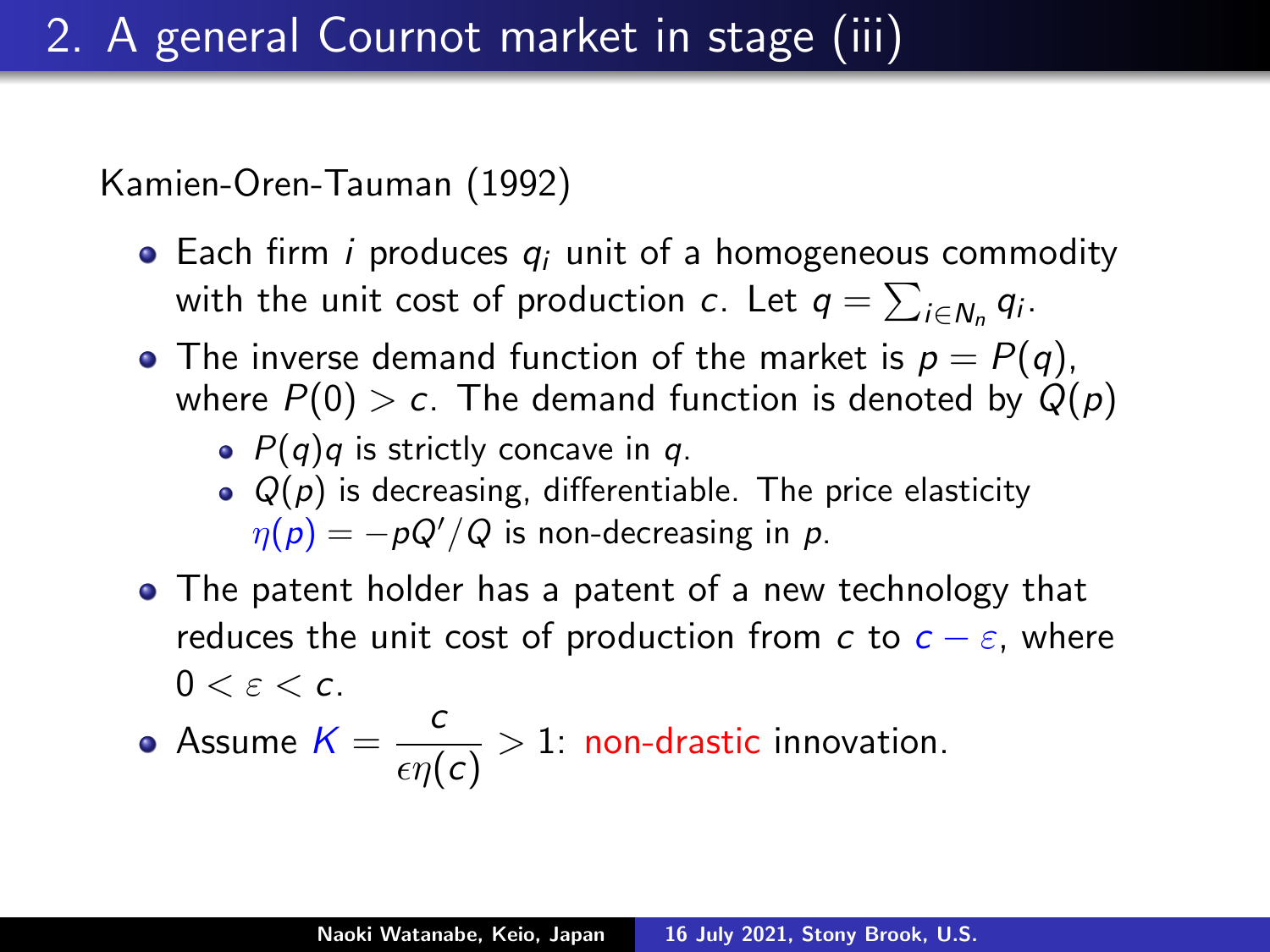2. A general Cournot market in stage (iii), continued

• The Cournot equilibrium gross profits  $W(t_n)$  and  $L(t_n)$  of each licensee and each non-licensee at stage (iii) are given as

$$
W(t_n) = \begin{cases} -\frac{(p-c+\varepsilon)^2}{p'} & \text{if } 1 \le t_n \le K\\ \frac{(p-c+\varepsilon)Q(p)}{t_n} & \text{if } K \le t_n \le n, \end{cases}
$$
  

$$
L(t_n) = \begin{cases} -\frac{(p-c)^2}{p'} & \text{if } 0 \le t_n \le K\\ 0 & \text{if } K \le t_n \le n. \end{cases}
$$

Note that for  $0 < t_n \leq K$ ,  $W(1_n) > \cdots > W(t_n) > \cdots > W(n) >$  $L(0_n) > \cdots L(t_n) \cdots > L(K) = \cdots = L(n-1) = 0.$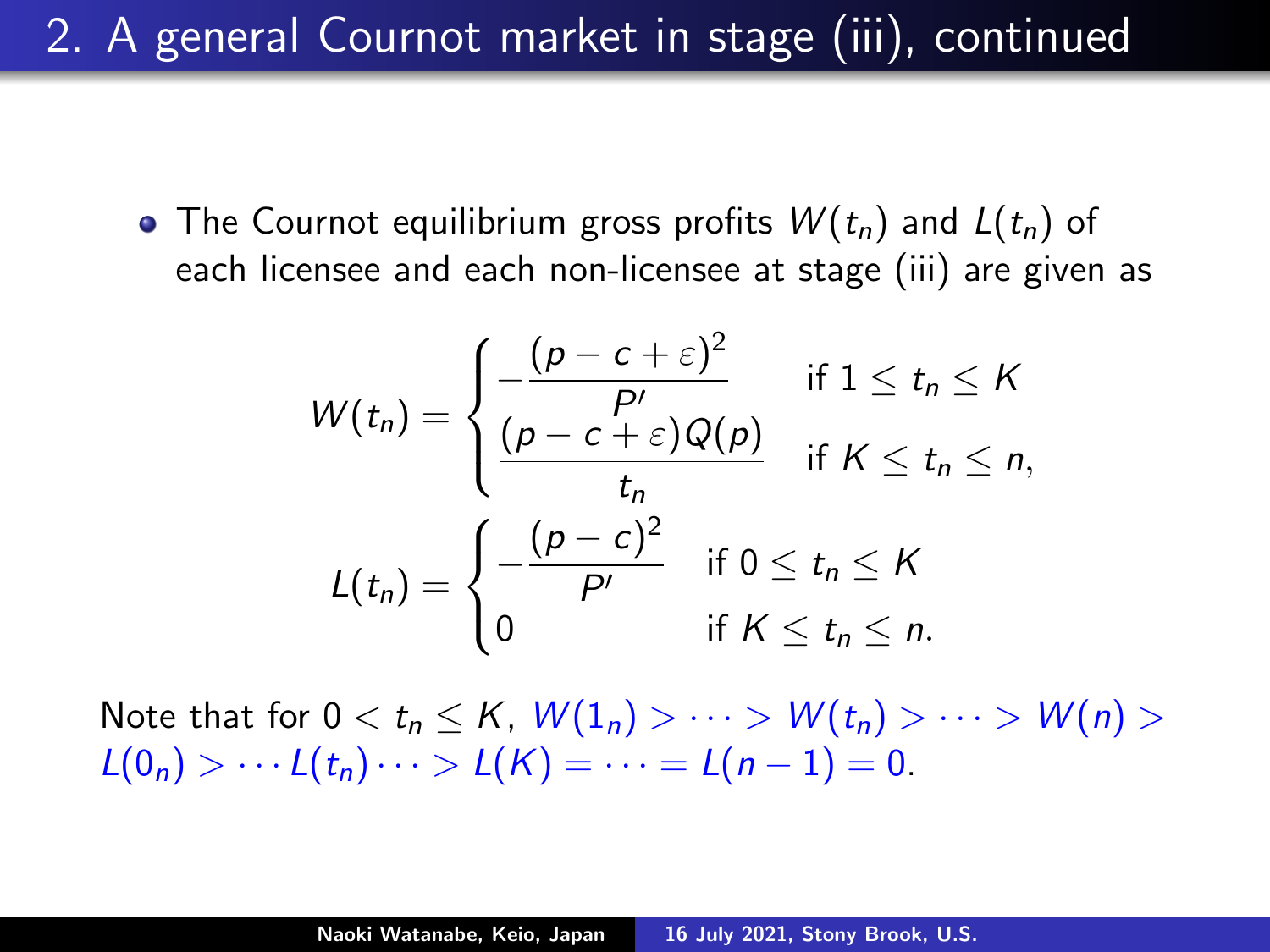# 2. A bargaining game in stage (ii)

 $(\{0\} \cup N_n, \nu, P^{\mathcal{S}_n})$ : a game with a coalition structure ... Aumann and Drèze (1974, IJGT)

•  $v : 2^{\{0\} \cup N} \rightarrow \mathbb{R}$ ; a characteristic function

$$
\bullet \ \mathsf{v}(\{0\})=\mathsf{v}(\emptyset)=0.
$$

- $v({0} \cup T_n) = t_n W(t_n)$  for all nonempty  $T_n \subset N_n$ .
- $v(T_n) = t_n L(n t_n)$  for all nonempty  $T_n \subset N_n$ .

 $I^{S_n}$ : the set of imputations under  $P^{S_n}$ , where

$$
I^{S_n} = \left\{\begin{array}{c} x^n = (x_0^n, x_1^n, \ldots, x_n^n) \, \begin{array}{c} x_0^n + \sum_{i \in S} x_i^n = s_n W(s_n), \\ x_0^n \geq v(\{0\}) = 0, \\ \in \mathbb{R}^{n+1} \end{array} \right\} \\ \begin{array}{c} x_0^n + \sum_{i \in S} x_i^n = s_n W(s_n), \\ x_0^n \geq v(\{0\}) = 0, \\ x_i^n \geq v(\{i\}) = L(n-1) \,\forall i \in S_n, \\ x_i^n = L(s_n) \,\forall i \in N_n \setminus S_n \end{array} \right\}
$$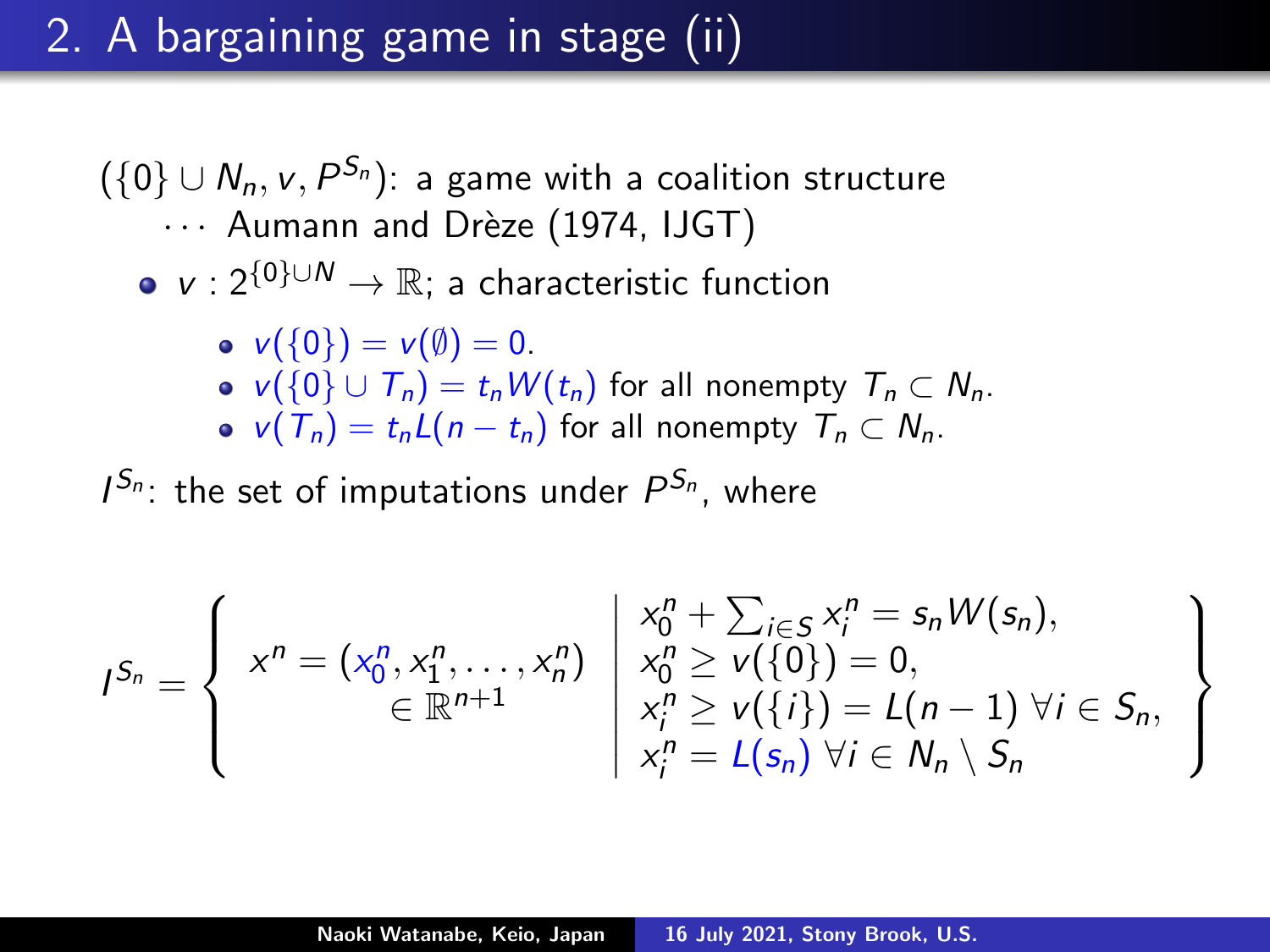### 2. Lemmas

Kishimoto-Watanabe-Muto (2011): A sequence of  $t_n = |T_n|$  is said to converge to an integer  $t$ , if there exists  $n'$  such that for all  $n > n'$  we have  $|\mathcal{T}_n| = t$ , which is written as

 $t = \lim_{n \to \infty} t_n.$ 

#### Lemma A

- (a) If  $t \leq K$ , then  $\lim_{n\to\infty} t_n W(t_n) = t \varepsilon Q(c)/K$ . (skip the case for  $K < t_n < \infty$ )
- (b) If  $t_n$  diverges, then  $\lim_{n\to\infty} t_n W(t_n) = 0$ .
- (c) For any  $t_n$ ,  $\lim_{n\to\infty} t_nL(n-t_n)=0$ , regardless of whether  $t_n$ converges or diverges.

#### Lemma B

Let  $s_n^{'}$  be such that  $s_n^{'}W(s_n^{'})\geq s_nW(s_n)$  for  $s_n=1,\ldots,n.$  Then,  $\lim_{n\to\infty} s'_n = K.$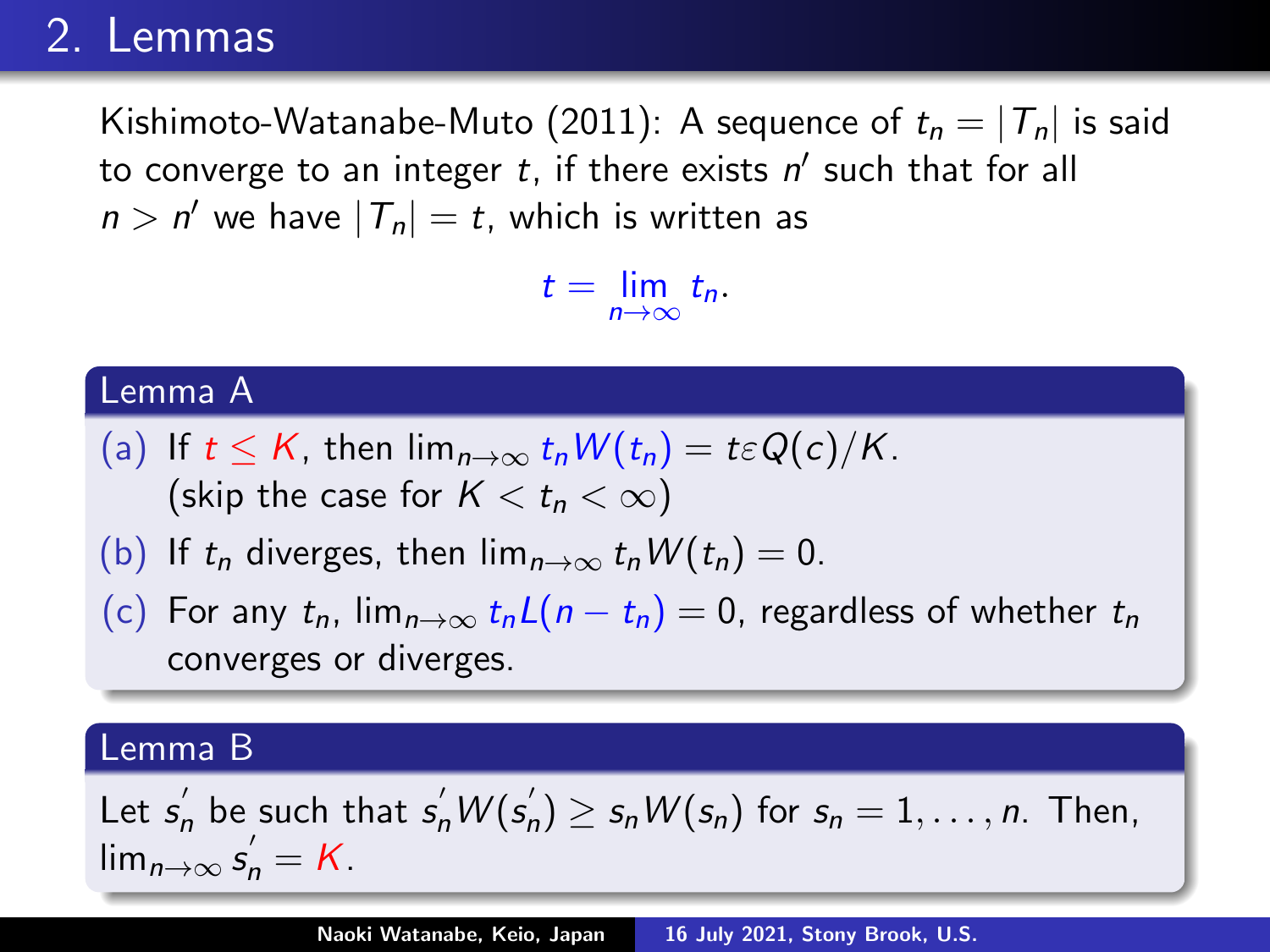The bargaining set for  $P^{S_n}$  is denoted by  $M^{S_n}$ . (See the paper for the definition.)

### Note 1: Kishmoto-Watanabe-Muto (2011)

Suppose that  $\mathcal{S}_n \subsetneq \mathcal{N}_n.$  Take any  $x^n \in \mathcal{M}^{\mathcal{S}_n}.$  Then, in the general Cournot market,  $\lim_{n\to\infty} x_0^n = \lim_{n\to\infty} s_n W(s_n)$  and  $\lim_{n\to\infty}x_i^n=0$  for all  $i\neq 0$ .

This result completely coincides with the one shown in Kamien-Oren-Tauman (1992).

 $(\cdots)$  In Tauman-Watanabe (2007), the grand coalition is formed and  $n - K$  licensees stop their production.)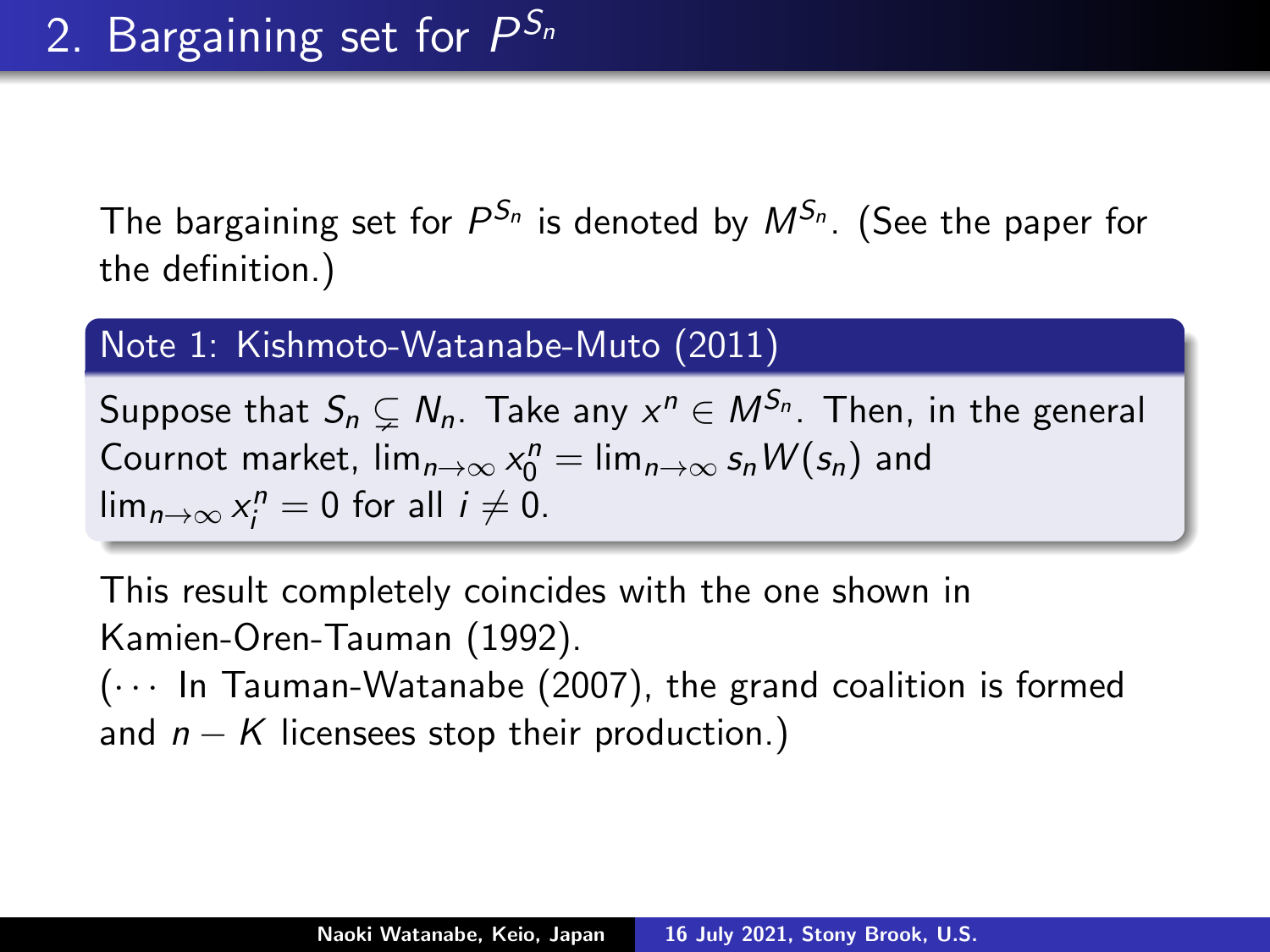3. The Stable Sets Hirai-Watanabe 2018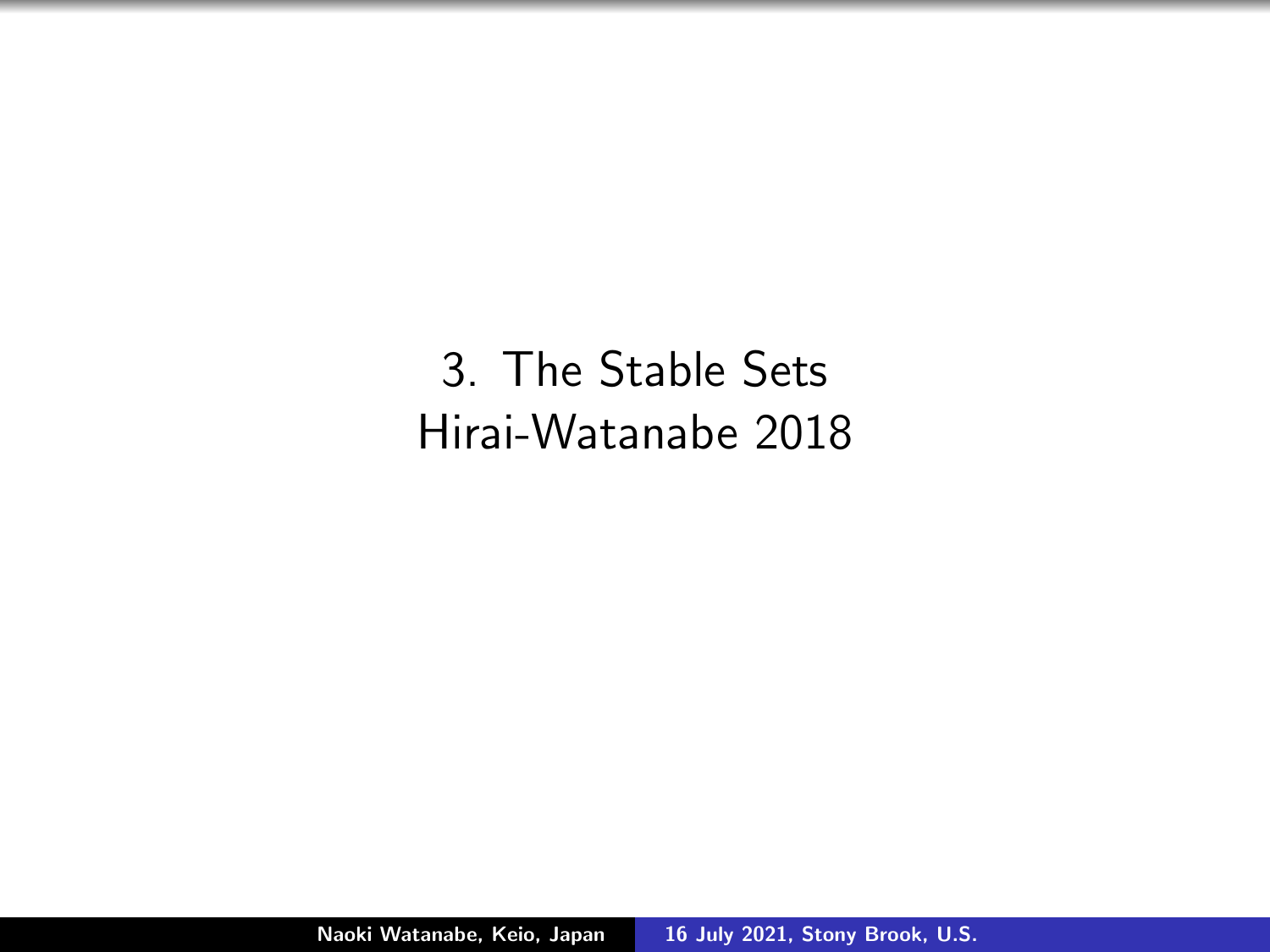#### Dominance relation

Let  $x^n, y^n \in I^{S_n}$ .

We say that  $x^n$  dominates  $y^n$  via  $\mathcal{T}_n \subset \{0\} \cup \mathcal{N}_n$ , denoted by  $x^n \succ_T y^n$ , iff

- $\bullet$   $T_n \cap (\{0\} \cup S_n) \neq \emptyset$ ,
- $\sum_{i\in\mathcal{T}_n} x_i^n \leq v(\mathcal{T}_n),$
- $x_i^n > x_i^n \ \forall \ i \in \mathcal{T}_n \cap (\{0\} \cup \mathcal{S}_n).$

We say that  $x^n$  dominates  $y^n$ , denoted by  $x^n \succ y^n$ , iff  $x^n$ dominates  $y^n$  via some  $\mathcal{T}_n \subset \{0\} \cup \mathcal{N}_n$ .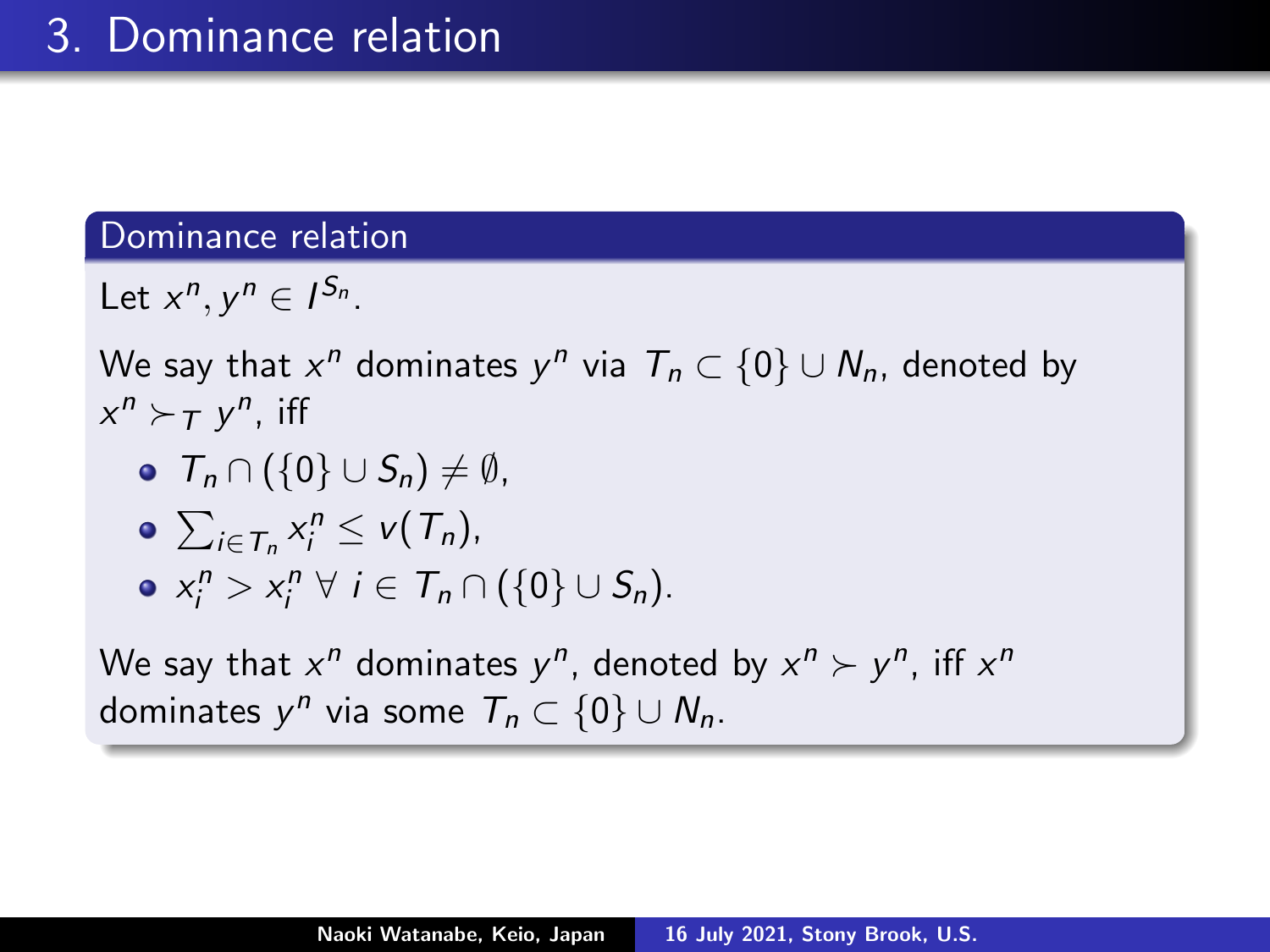### Stable set

 $\mathcal{K}^{S_n} \subset I^{S_n}$  is a stable set for a bargaining game  $(\{0\} \cup N_n, v, P^{S_n})$ if  $K^{S_n}$  satisfies the following conditions. Internal stability: For any  $x^n, y^n \in K^{S_n}, x^n \succ y^n$  does not hold. External stability: For any  $x^n \in I^{S_n} \setminus K^{S_n}$ , there exists some  $x^n \in K^{S_n}$  such that  $x^n \succ y^n$ .

- For any  $x_0^n$   $(0 \le x_0^n \le s_n W(s_n))$ , define  $H^{S_n}(x_0^n) = \{z^n \in I^{S_n} | z_0^n = x_0^n\}.$
- Since we are interested in the PH's revenue, we concentrate on a stable set  $\mathcal{K}^{\mathcal{S}}$  such that  $\mathcal{K}^{\mathcal{S}_n} \subset H^{\mathcal{S}_n}(x_0^n)$  for some  $x_0^n.$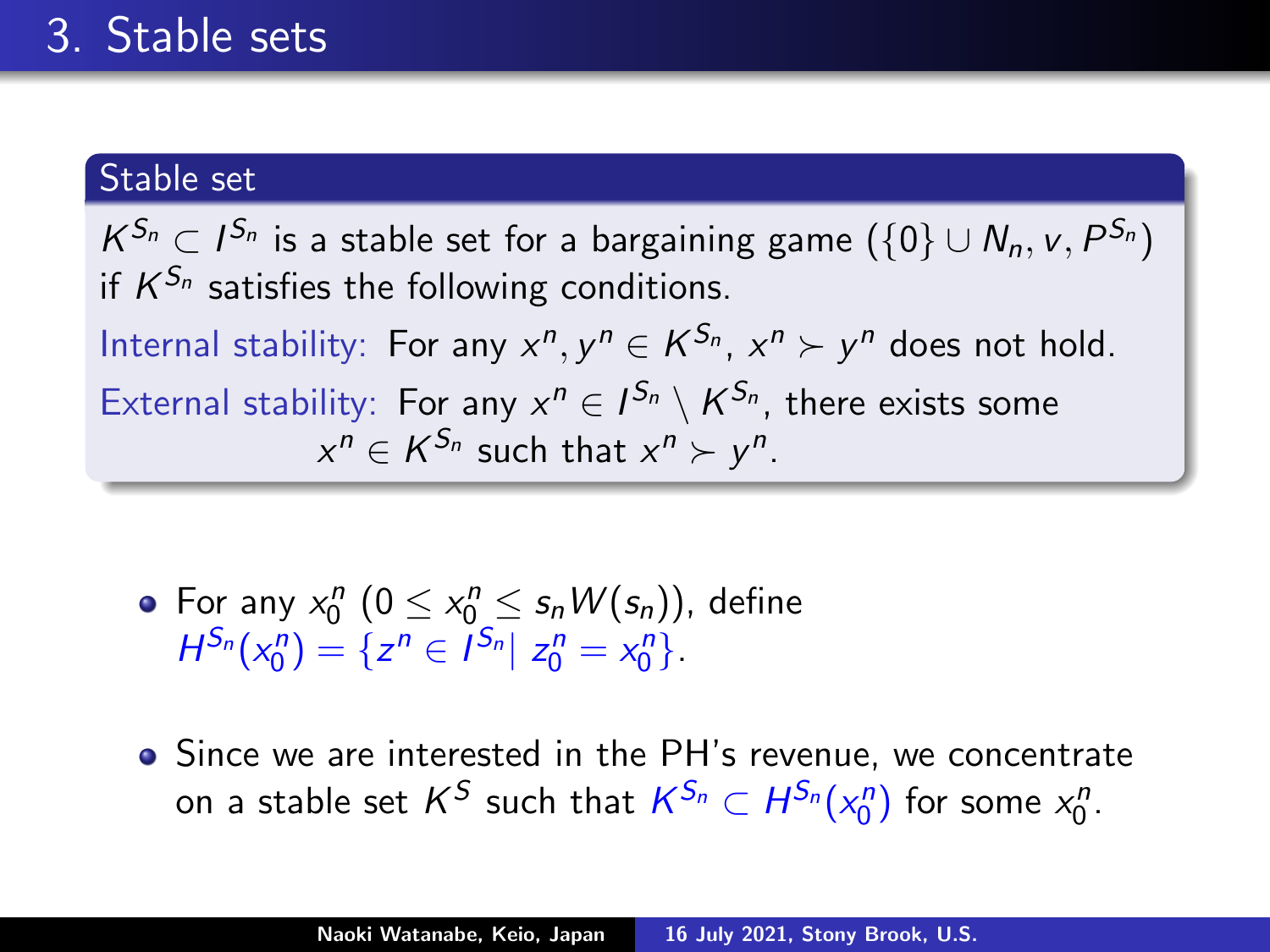The core  $C^{S_n}$  for a bargaining game  $(\{0\} \cup N_n, v, P^{S_n})$  is defined as

$$
C^{S_n}=\{x^n\in I^{S_n}|\ \nexists y^n\in I^{S_n}, y^n\succ x^n\}.
$$

#### Note 2: Watanabe-Muto 2008

(1) For any non-empty  $S_n \subset N_n$ , if  $S_n \neq N_n$ , then  $C^{S_n} = \emptyset$ .  $C_n^N \neq \emptyset$  if and only if  $n \in \arg \max_{s_n=1,\dots,n} s_n(W(s_n) - L(0)).$ (2) In a general Cournot market,  $C^{S_n} = \emptyset$  for any permissible coalition structure  $P^{\mathcal{S}_n}.$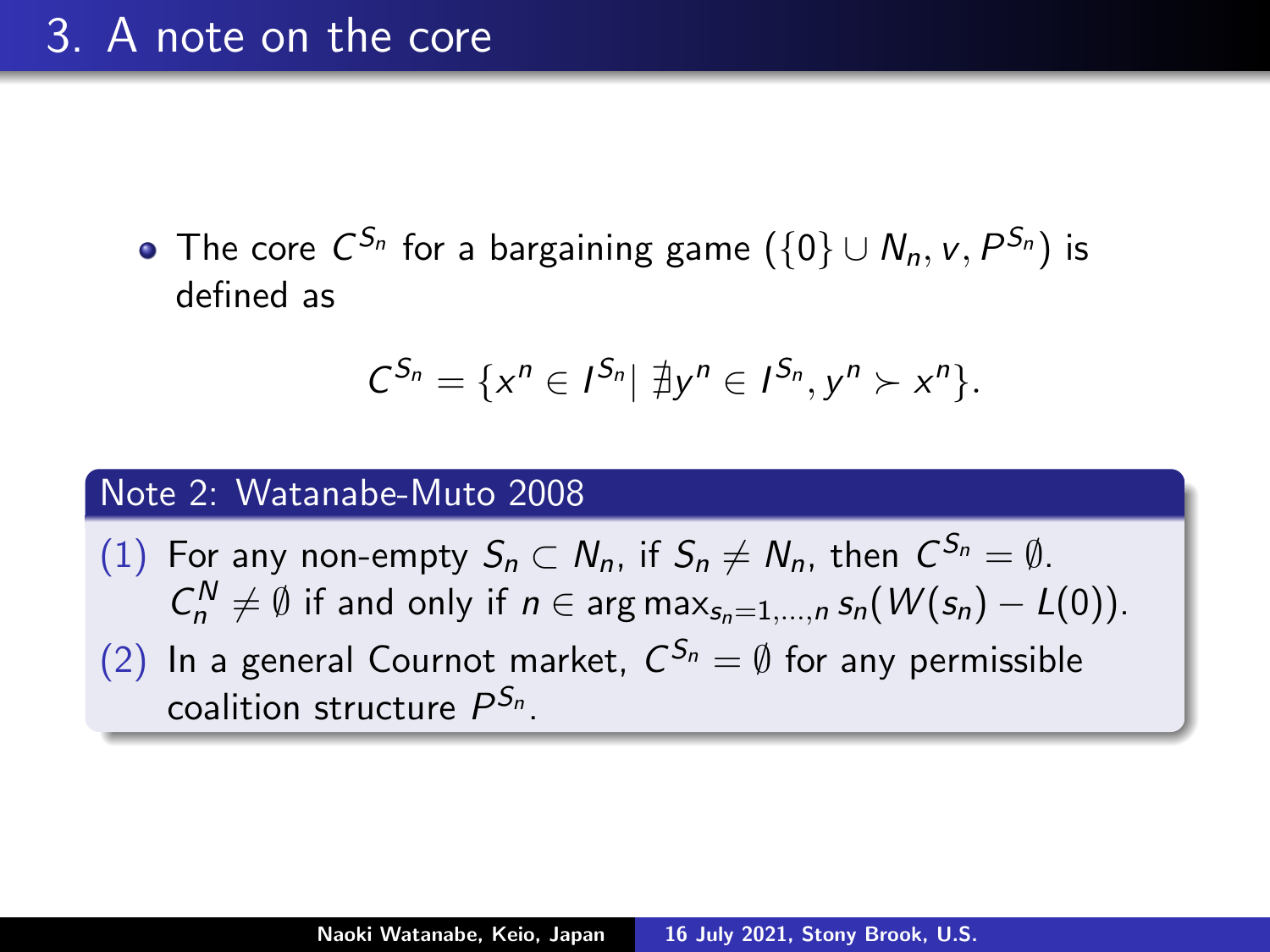Given  $(\{0\} \cup N_n, v_n, P^{S_n})$  and  $x_0^n \in [0, s_n W(s_n)]$ , let  $(S_n, v_{x_0}^{S_n})$  be a reduced game s.t.

$$
v_{x_0^n}^{S_n}(T_n) = \begin{cases} 0 & \text{if } T_n = \emptyset \\ s_n W(s_n) - x_0 & \text{if } T_n = S_n \\ (t_n + n - s_n) L(s - t_n) - (n - s_n) L(s_n) & \text{if } T_n \subset S_n \end{cases}
$$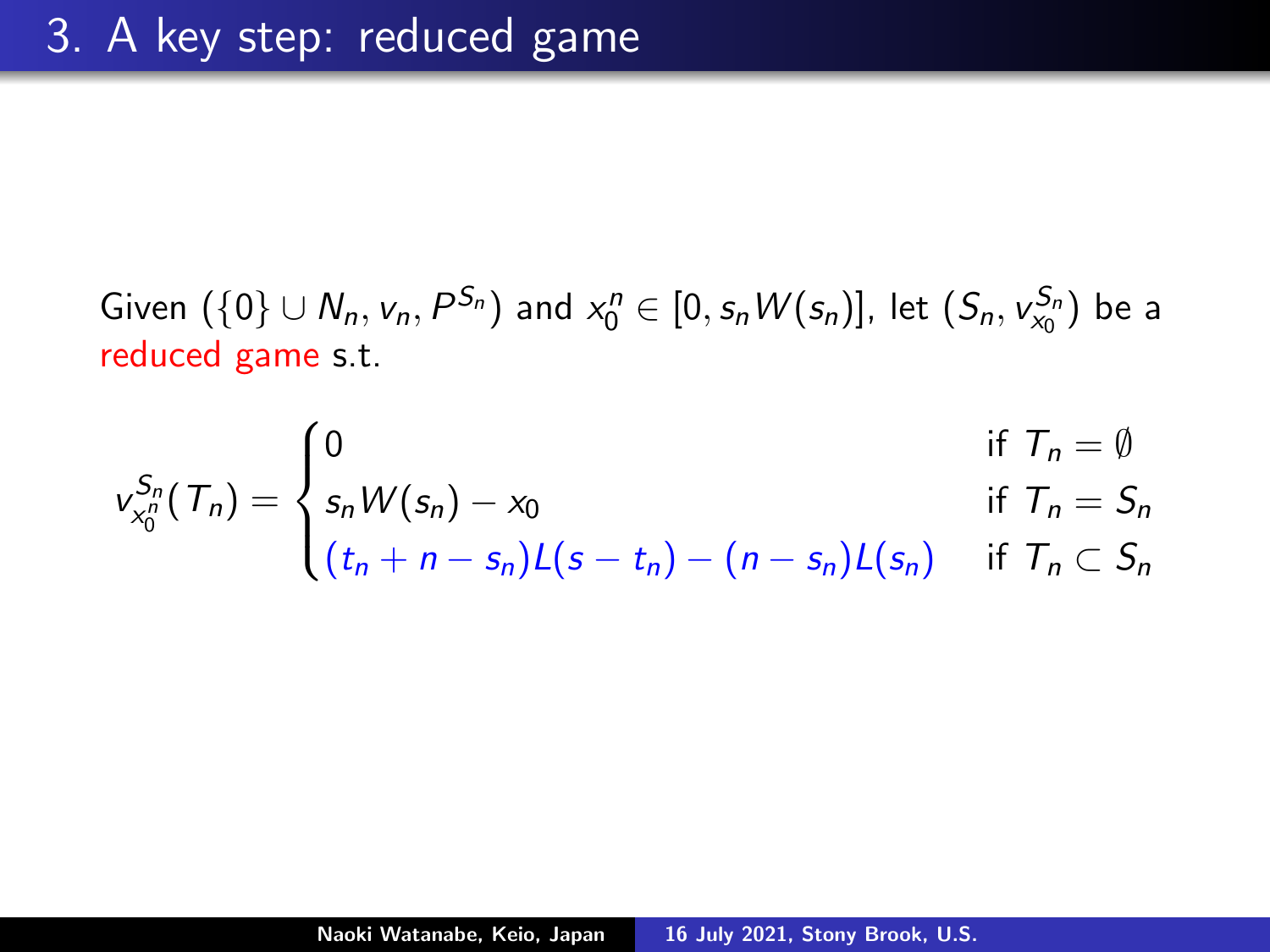## 3. An important step

The core  $C(v^{S_n}_{x^n_0})$  of the reduced game  $(S_n, v^{S_n}_{x^n_0})$  is large if and only if for any non-empty  $T_n \subset S_n$ , there exists some  $z^n \in C(v_{x_0^n}^{S_n})$  such that  $\sum_{i \in \mathcal{T}_n} z_i^n \leq v_{x_0^n}^{S_n}(\mathcal{T}_n)$ .

### Lemma C (external stability)

Let  $S_n\subset N_n$  be non-empty and  $x^n\in I^{S_n}$  be such that

$$
s_n W(s_n) + (n - s_n)L(s_n) - nL(0) \le x_0^n.
$$
 (1)

Assume that  $C(v^{S_n}_{x_0^n})$  is large. Let

$$
K^{S_n} = \{x_0^n\} \times C(v_{x_0^n}^{S_n}) \times \{(L(s_n), \ldots, L(s_n))\}.
$$

Then, for any  $z^n \in I^{S_n} \setminus K^{S_n}$  such that  $x_0^n \leq z_0^n$ , there exists some  $y^n \in K^{S_n}$  such that  $y^n \succ z^n$ .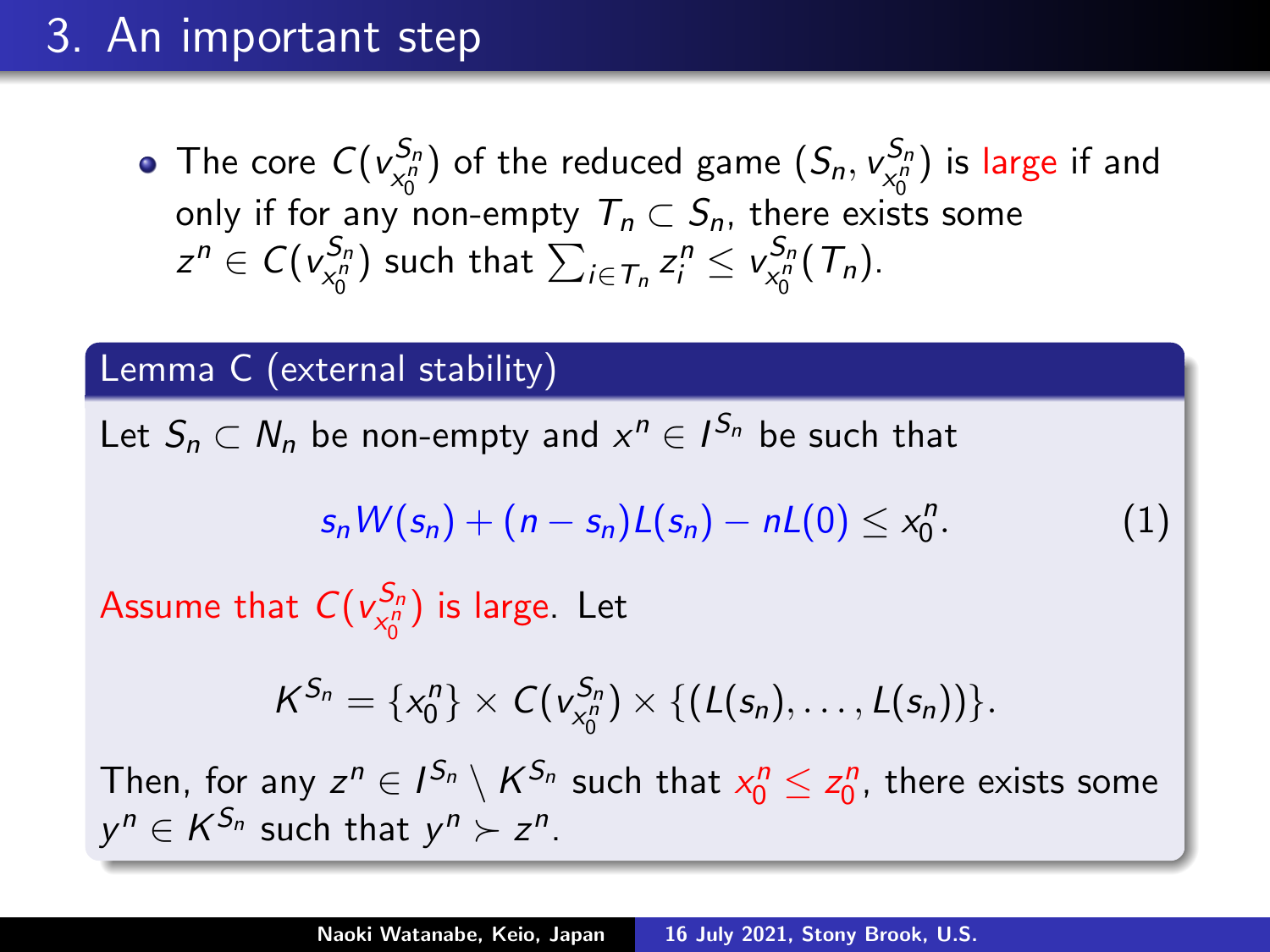## 3. The existence in the case of  $S_n \neq N_n$

• 
$$
(S_n, v_{X_0^p}^{S_n})
$$
 is convex: for any  $S, T \subset S_n$ ,  
 $v_{X_0^p}^{S_n}(S) + v_{X_0^p}^{S_n}(T) \le v_{X_0^p}^{S_n}(S)(S \cup T) + v_{X_0^p}^{S_n}(T)(S \cap T)$ .

Every convex game has the large core. (Sharkey, 1982)

#### Theorem 1

Let  $S_n \neq N_n$  be non-empty. If

 $s_n W(s_n) + (n - s_n)L(s_n) - nL(0) \leq \bar{s}_n (W(\bar{s}_n) - L(s_n)),$  (2)

where  $\bar{s}_n \in \argmax_{t_n=0,...,n-s_n} t_n(W(t_n) - L(s_n)),$  then there exists a stable set  $\mathcal{K}^{S_n}$  for  $(\{0\} \cup \mathcal{N}_n,\mathsf{v},\mathsf{P}^{S_n})$  such that  $x_0^n = s_n W(s_n) + (n - s_n)L(s_n) - nL(0)$  for any  $x^n \in K^{S_n}$ .

Skip the existence in the case of  $S_n = N_n$  due to Lemmas A and B: at stage (i), the optimal number of licensees should be less than or equal to  $K$ . Condition  $(2)$  is satisfied in the linear Cournot market.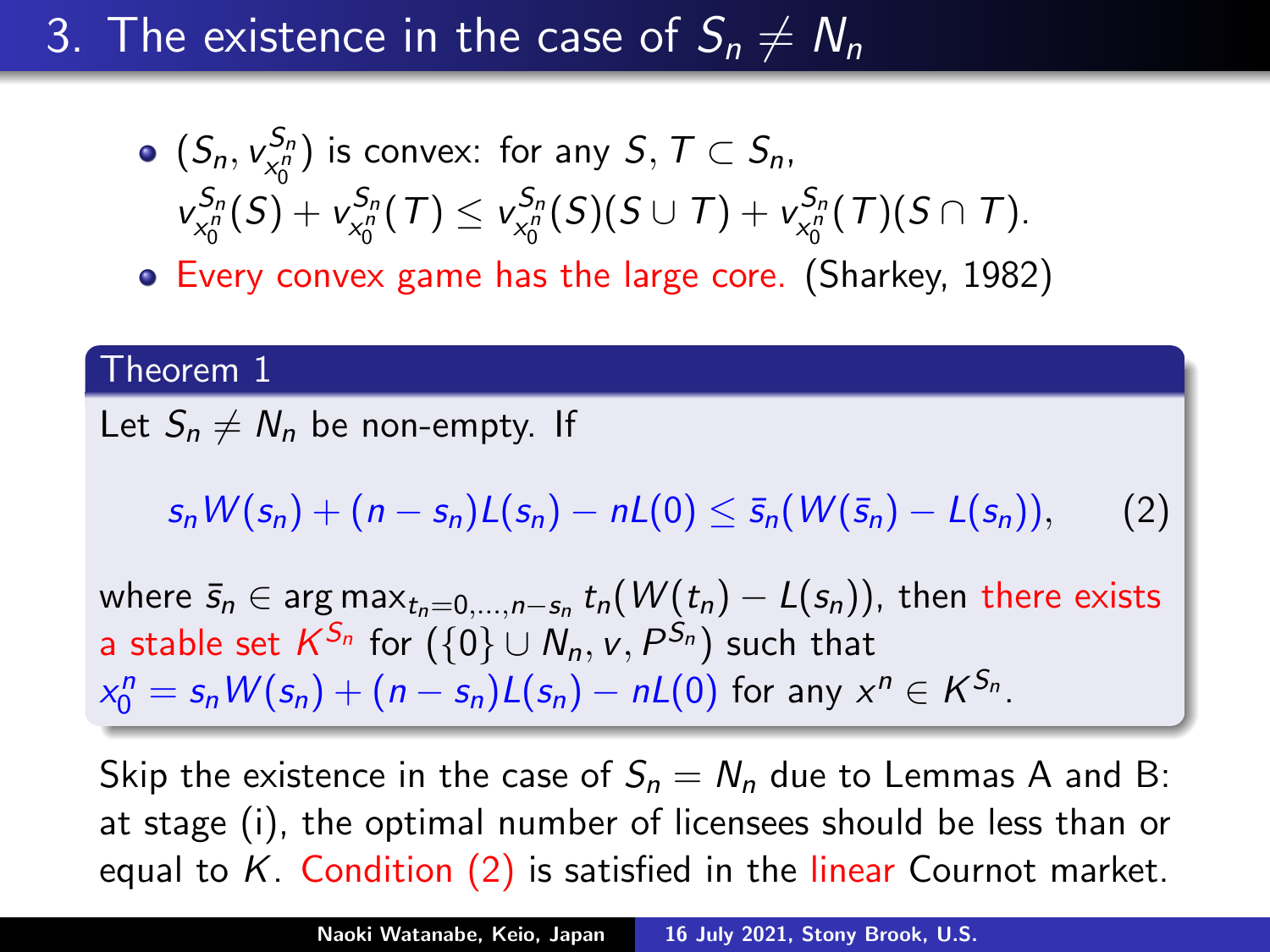4. The Asymptotic Results Today's Topic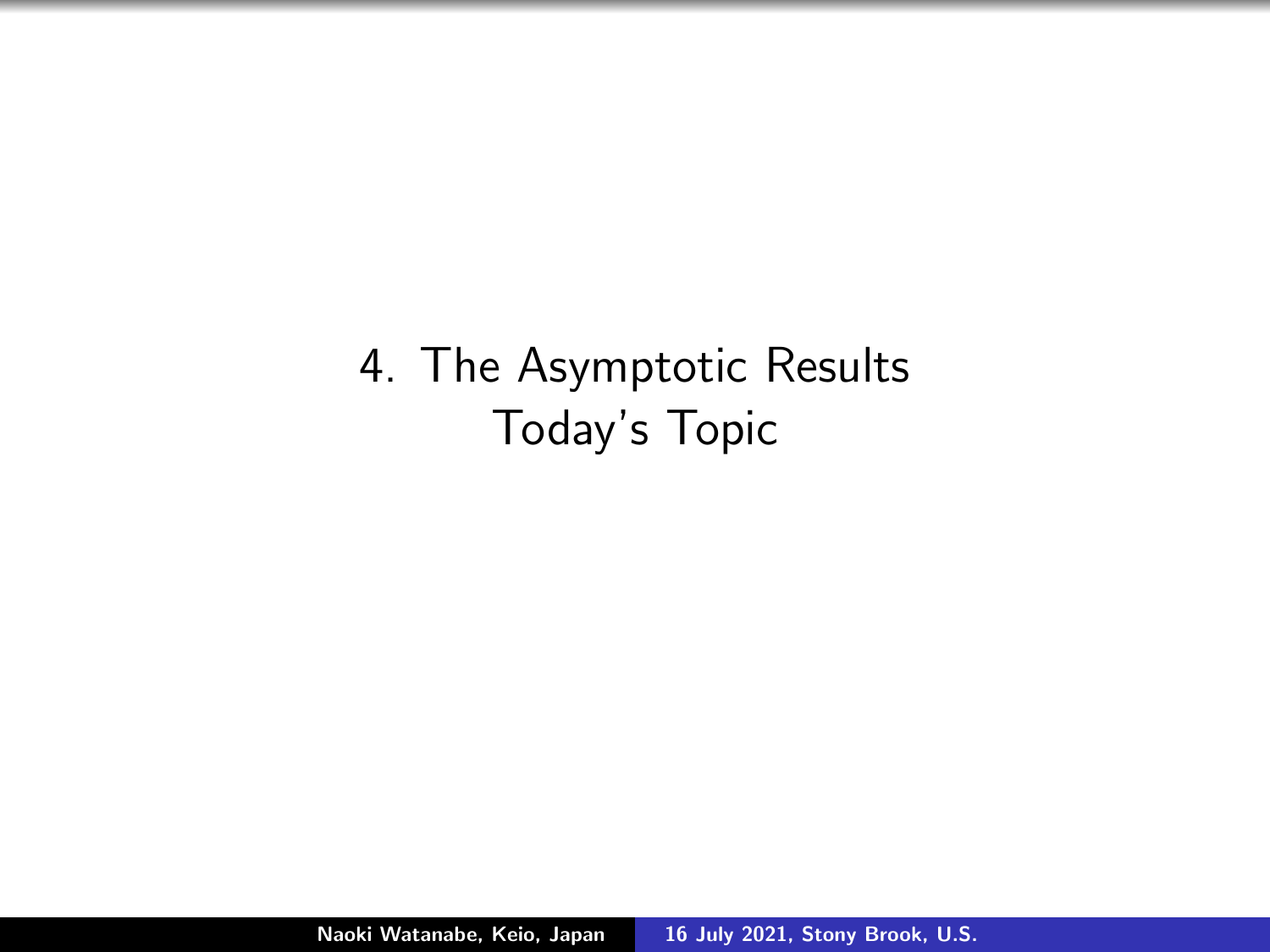# 4. Stable sets with equal treatment

### Lemma A

(a) If 
$$
t \le K
$$
, then  $\lim_{n \to \infty} t_n W(t_n) = t \varepsilon Q(c)/K$ .

(c) For any  $t_n$ ,  $\lim_{n\to\infty} t_nL(n-t_n)=0$ .

#### Lemma B

Let  $s_n^{'}$  be such that  $s_n^{'}W(s_n^{'})\geq s_nW(s_n)$  for  $s_n=1,\ldots,n$ . Then,  $\lim_{n\to\infty} s'_n = K.$ 

Treat  $K = c / \epsilon \eta(c)$  as an integer. Note that  $L(K) = 0$ .

#### Proposition 1

Let  $s_n = K$ . As  $n \to \infty$ .  $s_n W(s_n) + (n - s_n)L(s_n) - nL(0) \leq \bar{s}_n(W(\bar{s}_n) - L(s_n))$ , where  $\bar{s}_n \in \arg\mathsf{max}_{t_n = 0, ..., n - s_n}$   $t_n(W(t_n) - L(s_n))$ , is satisfied, and  $\lim_{n\to\infty} x_0^n = \lim_{n\to\infty} s_n W(s_n) + (n - s_n)L(s_n) - nL(0) = \varepsilon Q(c)$ for any  $x^n \in \text{lim } K^{S_n}.$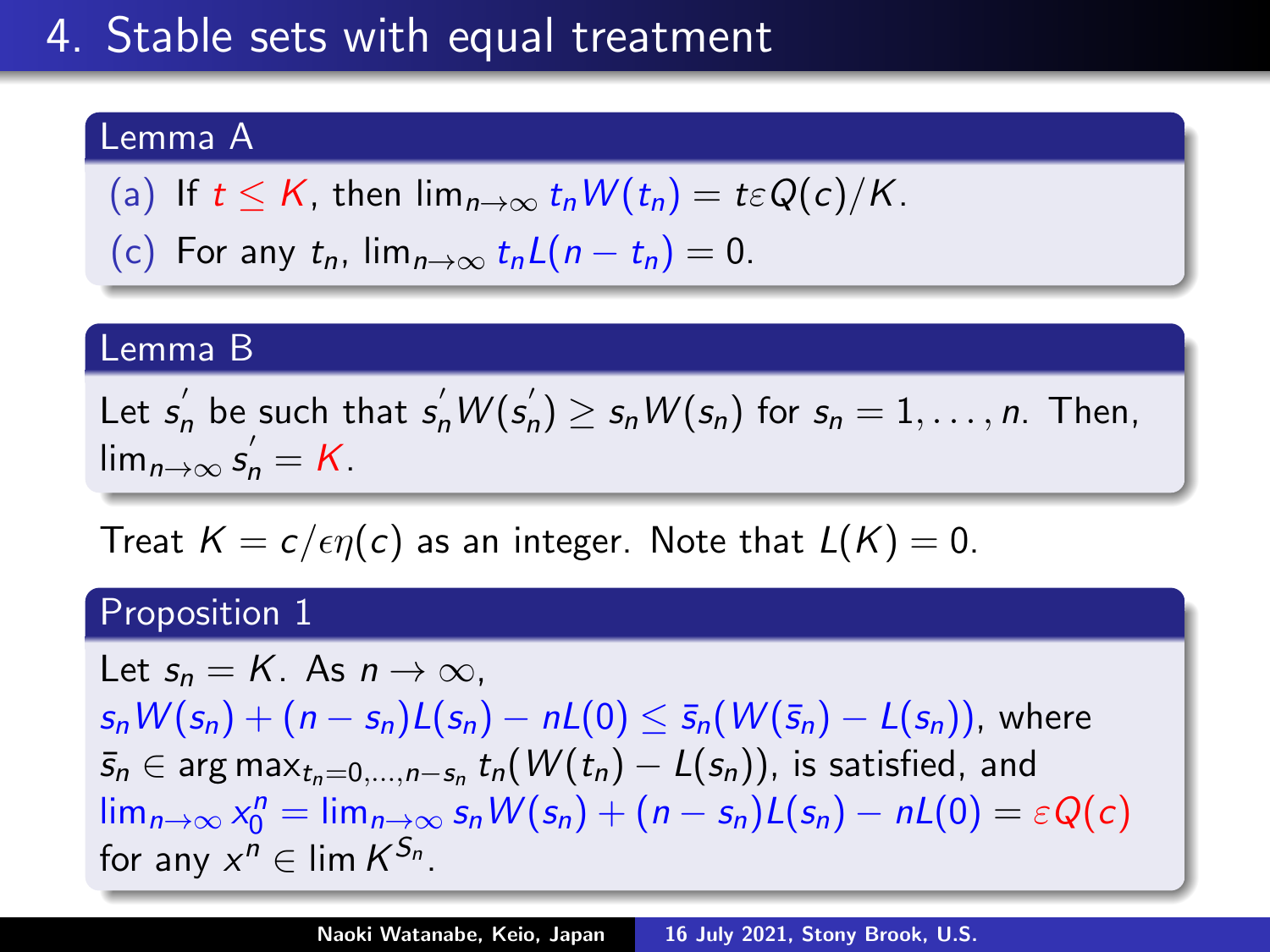## 4. The Aumann-Drèze-Shapley value

Let  $\varphi ^{\mathcal{S}_{n}}(\in \mathbb{R}^{n+1})$  denote the Aumann-Drèze-Shapley value of our bargaining game with a coalition structure  $P^{\mathcal{S}_n}.$ 

- The Aumann-Dréze-Shapley value is player *i's* average marginal contribution to coalitions in the coalition to which i belongs under a coalition structure  $P^{\mathcal{S}_n}$ .
- It is interpreted as representing a fair allocation, but in the limit it is not obtained in a stable set  $K^{S_n}.$

### Note 3: Kishimoto-Watanabe-Muto (2011)

In the general Cournot market,

$$
\lim_{n \to \infty} \varphi_0^{S_n^*} = \frac{\varepsilon Q(c)}{2}, \quad \lim_{n \to \infty} \varphi_j^{S_n^*} = \frac{\varepsilon Q(c)}{2K} \text{ if } i \in S_n^*,
$$
\n
$$
\text{and } \lim_{n \to \infty} \varphi_j^{S_n^*} = 0 \text{ if } j \in N_n \setminus S_n^*.\ (|S_n^*| = K.)
$$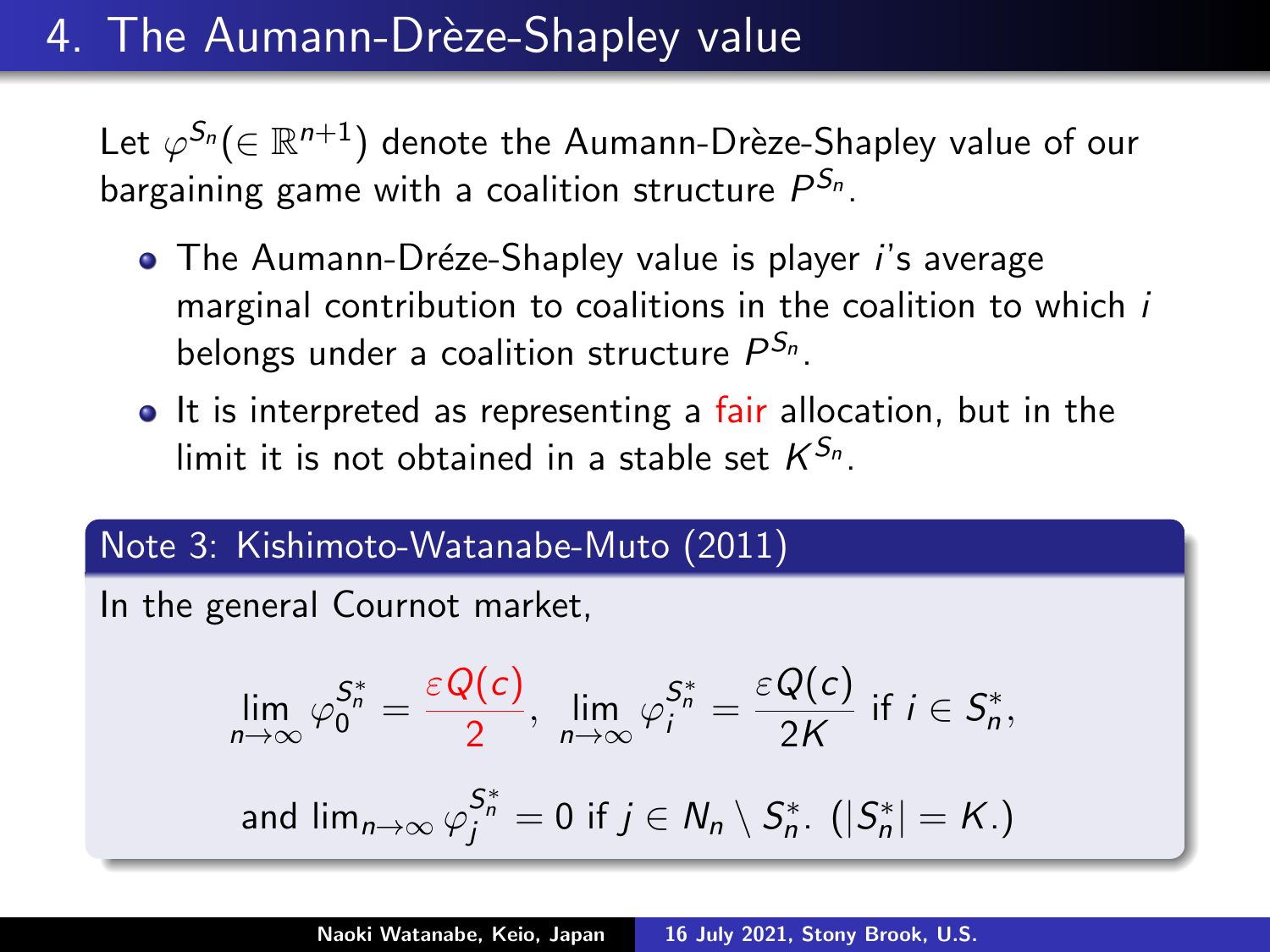Treat  $K = c / \epsilon \eta(c)$  as an integer for simplicity, instead of using the Gauss symbol. It suffices to show the case of  $s_n = K$  for stage (i) by Lemmas A and B. (Similar results for  $K = 2, \ldots, n - 2$ .)

#### Proposition 2

Suppose that  $s_n W(s_n) - 2s_n L(n-2_n) > W(1_n)$ . For any  $\varepsilon$  with  $0 \leq \varepsilon \leq 2L(n-2n)$ , define

$$
K^{\varepsilon}=\left\{x^{n}\in I^{S_{n}}\left|x_{0}^{n}\geq W(1_{n}),x_{1}^{n}\geq 2L(n-2_{n}), (x_{j}^{n}=\varepsilon)_{j=2,\ldots,K}\right\},\right\}
$$

where  $x_{K+1}^n = \cdots = x_n^n = 0$  for any  $x^n \in I^{S_n}$ . Then,  $K^{\varepsilon}$  is a stable set if  $K=n-1$ , when n is sufficiently large.

Note that  $W(1_n) \leq x_0^n \leq s_n W(S_n) - 2L(n-2_n) - (K-1)\varepsilon$ .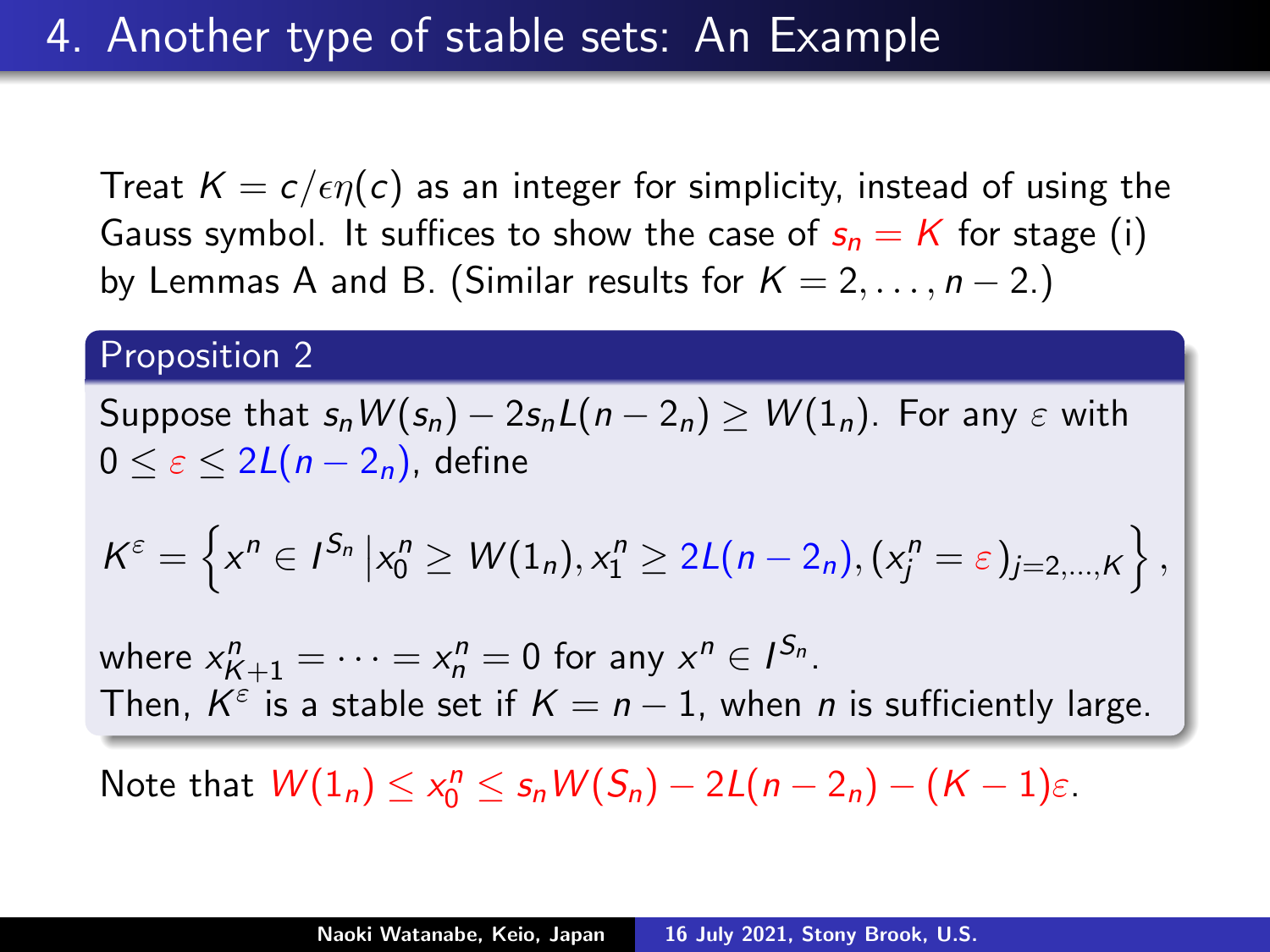## 4. Another type of stable sets, cont.

The interpretation of  $K^{\varepsilon}\!\!: \ (1)$   $K-1$  Licensees do not know the market size and thus prefer a guaranteed amount of payoff  $\varepsilon$ . (2) After licensing to  $K - 1$  licensees, the market size is disclosed to the public, and then negotiations on the payment to the patent holder begin with a licensee.

- For  $x^n \in K^{\varepsilon}$ ,  $W(1_n) \leq \lim_{n \to \infty} x_0^n \leq KW(K) = \varepsilon Q(\varepsilon)$ .
- If  $W(1_n) \leq KW(K)/2$ , then it is possible that

 $\lim_{n\to\infty} x_0^n = KW(K)/2 = \varepsilon Q(c)/2$ ,  $\lim_{n\to\infty} x_1^n = \varepsilon Q(c)/2$ ,  $\lim_{n\to\infty} x_i^n = 0$  for  $i = 2, ..., K - 1$ , and  $\lim_{n\to\infty} x_K^n = 0$ .

Question: Probably, the conditions noted on these slides can be relaxed. In order to obtain the coincidence with the AD value of the patent holder in the limit as his or her value in the stable sets, how many licensees should be given  $\varepsilon$  for  $1 < K < n - 1$ ?  $(\cdots)$  am still writing for the systematic result.)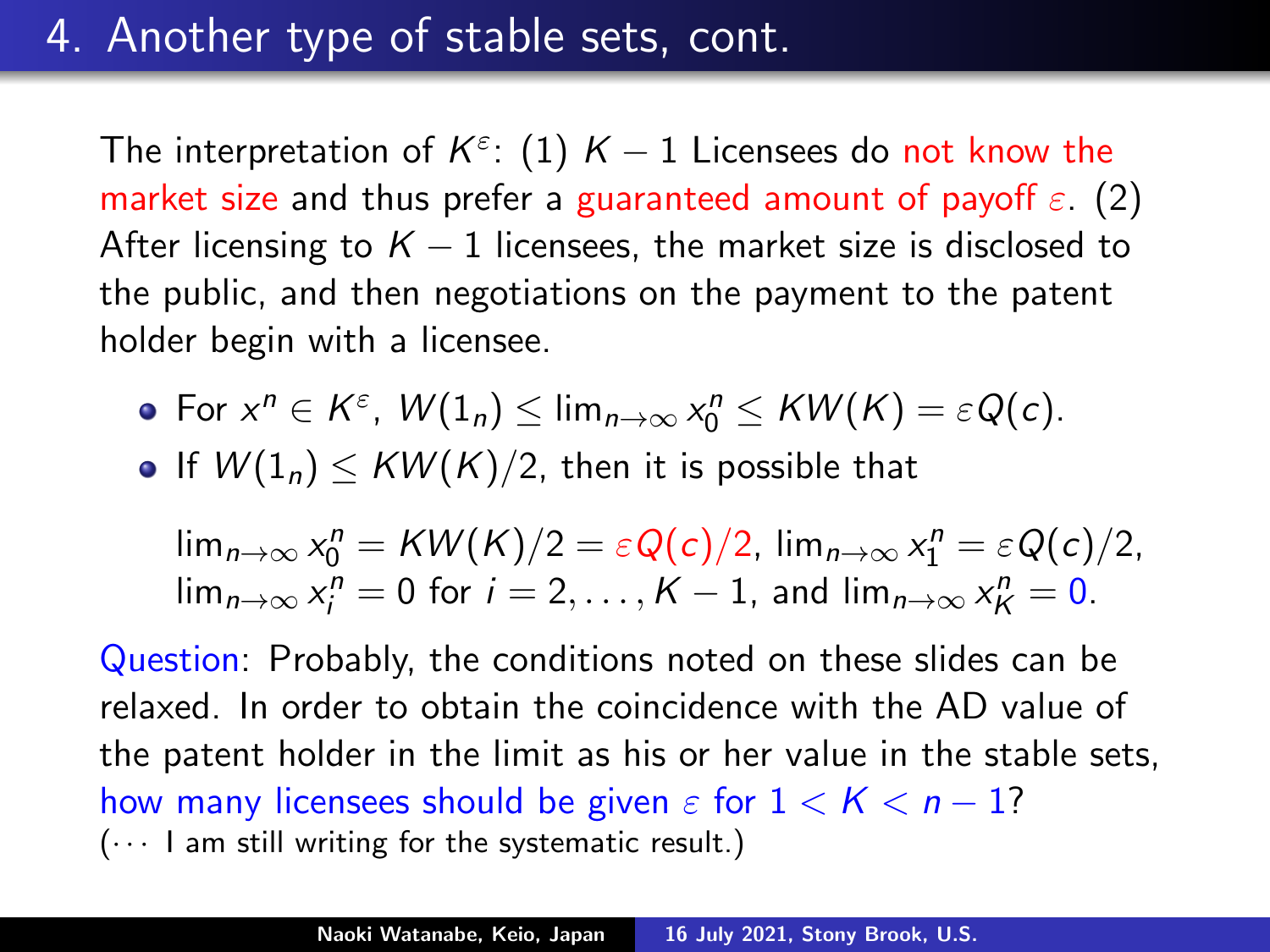## 4. Proof: the external stability

Let 
$$
y^n \in I^{S_n} \setminus K^{\varepsilon}
$$
. Assume  $K = n - 1$ . Note  $s_n = K$ .

• If 
$$
y_0^n < W(1_n)
$$
, then  $x^n >_{0,K+1} y^n$ , where  
\n $x^n = (W(1_n), A, \varepsilon, ..., \varepsilon, 0, ..., 0) \in K^{\varepsilon}$  and  
\n
$$
A = \frac{s_n W(s_n) - W(1_n) - (K - 1)\varepsilon}{K - 1}
$$
, because  $v({0, K + 1}) = W(1_n)$ .

• If 
$$
y_1^n < 2L(n - 2_n)
$$
, then  $x^n >_{\{1, K+1\}} y^n$ , where  
\n $x^n = (s_n W(s_n) - B - (K - 1)\varepsilon, B, \varepsilon, ..., \varepsilon, 0, ..., 0) \in K^{\varepsilon}$ , where  
\n $B = 2L(n - 2_n)$ , because  $v({1, K + 1}) - x_{K+1}^n = 2L(n - 2_n)$ .

• If 
$$
y_j^n \lt \epsilon
$$
  $(j = 2, ..., K)$ , then  $x^n \succ_{\{j, K+1\}} y^n$ , where  $x^n = (W(1_n), A, \epsilon, ..., \epsilon, 0, ..., 0) \in K^{\epsilon}$   
by  $\epsilon \le v(\{j, K+1\}) - x_{K+1}^n = 2L(n-2_n)$ .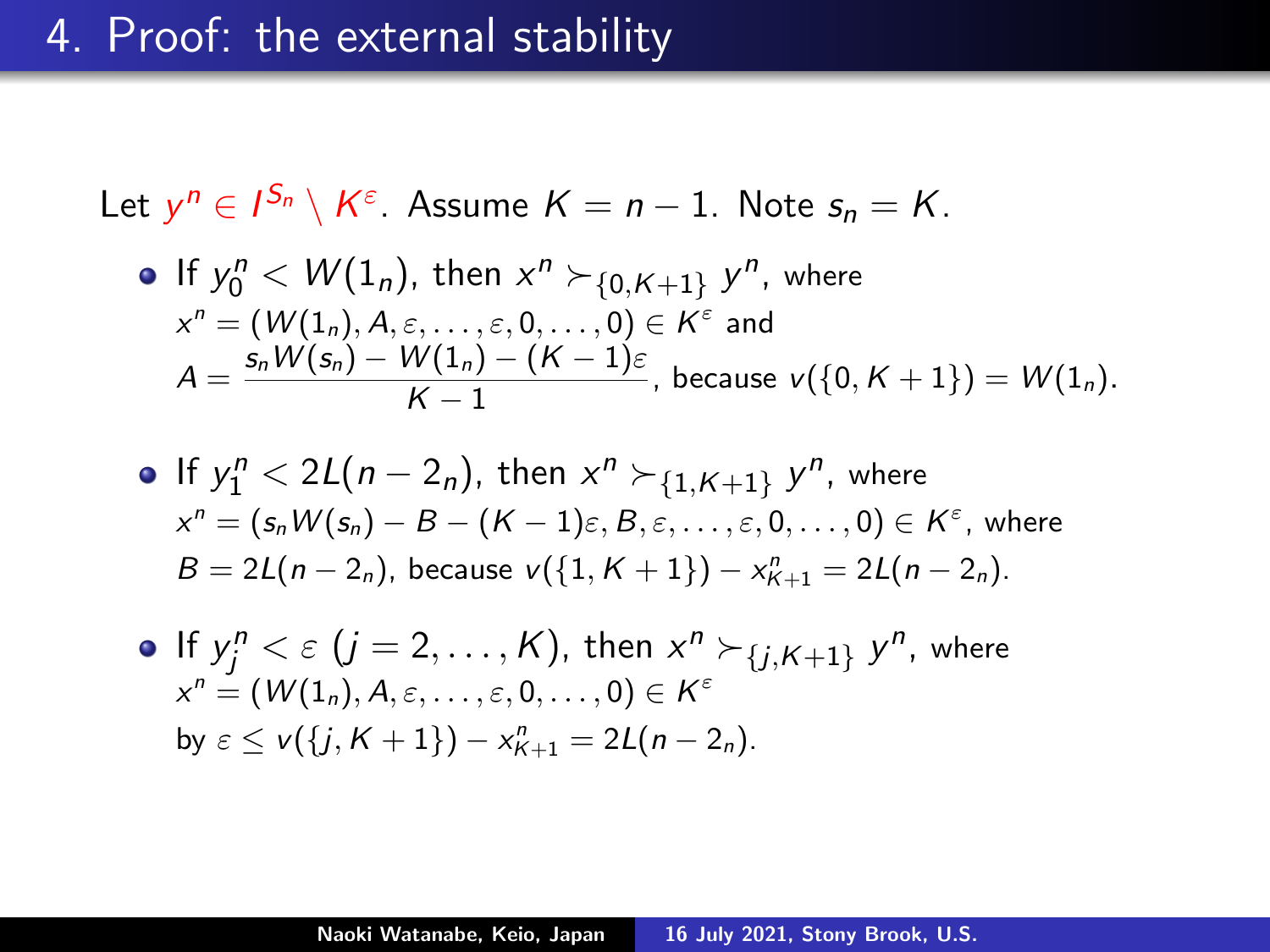## 4. Proof: the external stability, cont.

- Next, we consider the case of  $y^n \in I^{S_n} \setminus K^{\varepsilon}$  where  $y_0^n \ge W(1_n)$ ,  $y_1^n \ge 2L(n-2_n)$ , and  $y_j^n \ge \varepsilon$ . There should exist a licensee  $j \in \{2, \ldots, K\}$  such that  $y_j^n > \varepsilon$  by  $y^n \notin K^{\varepsilon}$ .
	- Define  $z^n = (y_0^n + (y_j^n \varepsilon)/2, B_1, \varepsilon, \ldots, \varepsilon, 0, \ldots, 0)$ , where  $B_1 = y_1^n + (y_j^n - \varepsilon)/2.$
	- Note that  $z^{n} \in K^{\varepsilon}$ , because  $y_{0}^{n} \geq W(1_{n}), y_{1}^{n} \geq 2L(n-2_{n}).$
	- Let  $T_n = \{1\}$ . Then,

$$
\Sigma_{i\in\{0\}\cup T_n} z_i^n = y_0^n + y_1^n + y_j^n - \varepsilon
$$
  
=  $s_n W(s_n) - (K-2)\varepsilon$   
<  $s_n W(s_n) = v(\{0\}\cup S_n).$ 

 $\blacksquare$ 

and  $z_i^n > y_i^n$  for  $i \in \mathcal{T}_n$ . Thus,  $z^n \succ_{\{0\} \cup \mathcal{T}_n} y^n$ .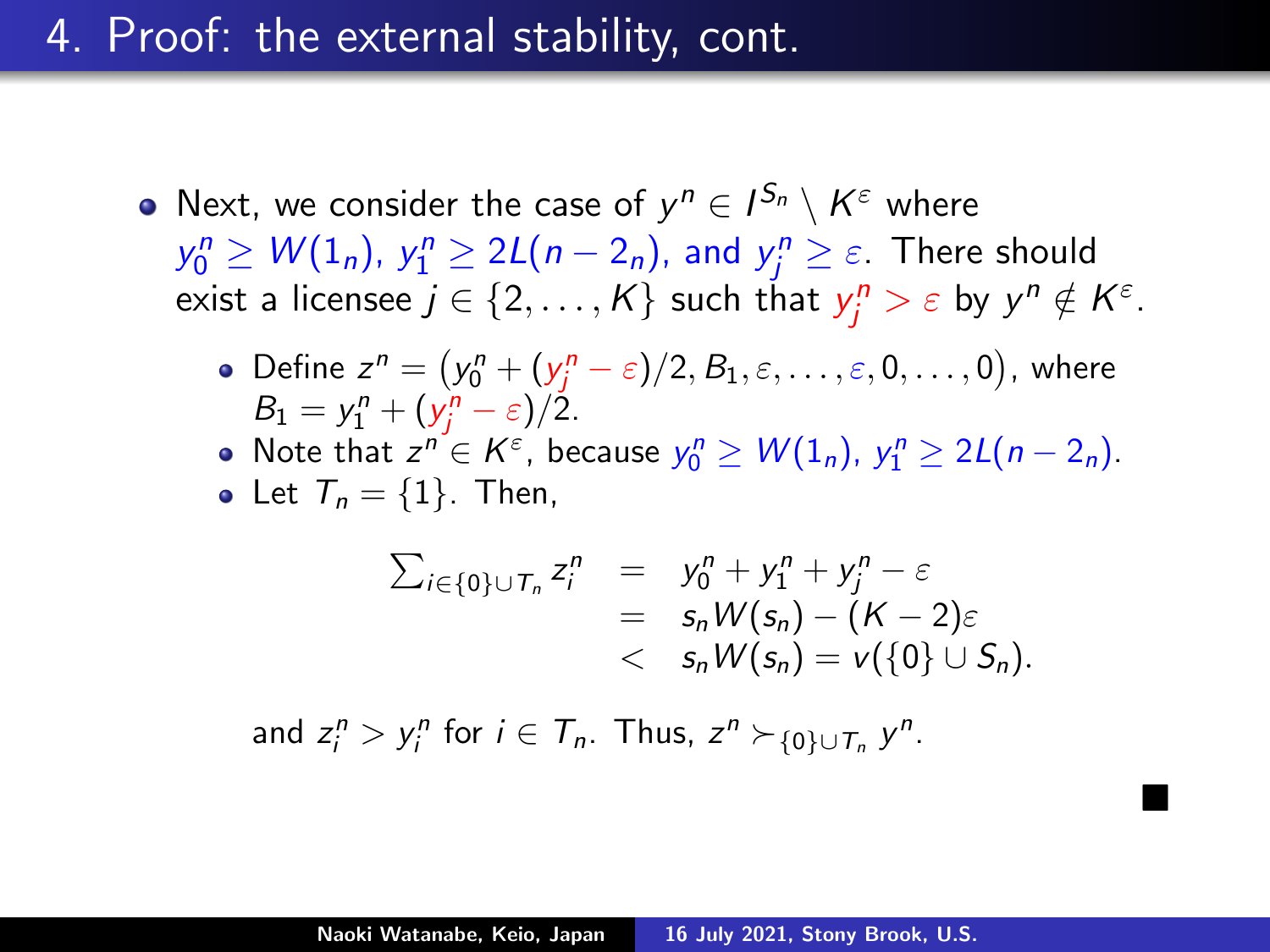Fix an arbitrary  $\varepsilon$  with  $0 \leq \varepsilon \leq 2L(n-2n)$ . Take arbitrary  $x^n, y^n \in K^{\varepsilon}$ .

- It is impossible that  $x^n \succ_{T_n} y^n$  for any  $T_n = \{0\}, \{i\}$   $(i \in S_n)$ , because  $v({0}) = v({i}) = 0$ .
- It is not true that  $x^n \succ_{\mathcal{T}_n} y^n$  for any  $\mathcal{T}_n$  s.t.  $j \in \mathcal{T}_n$  $(j = 2, \ldots, K)$ , because  $x_K^n = y_K^n = \varepsilon$ .
- It is neither true that  $x^n$   $\succ_{{0}^1\cup{1}} y^n$ , because  $x_0^n + x_1^n = s_n W(s_n) - (K - 1)\varepsilon.$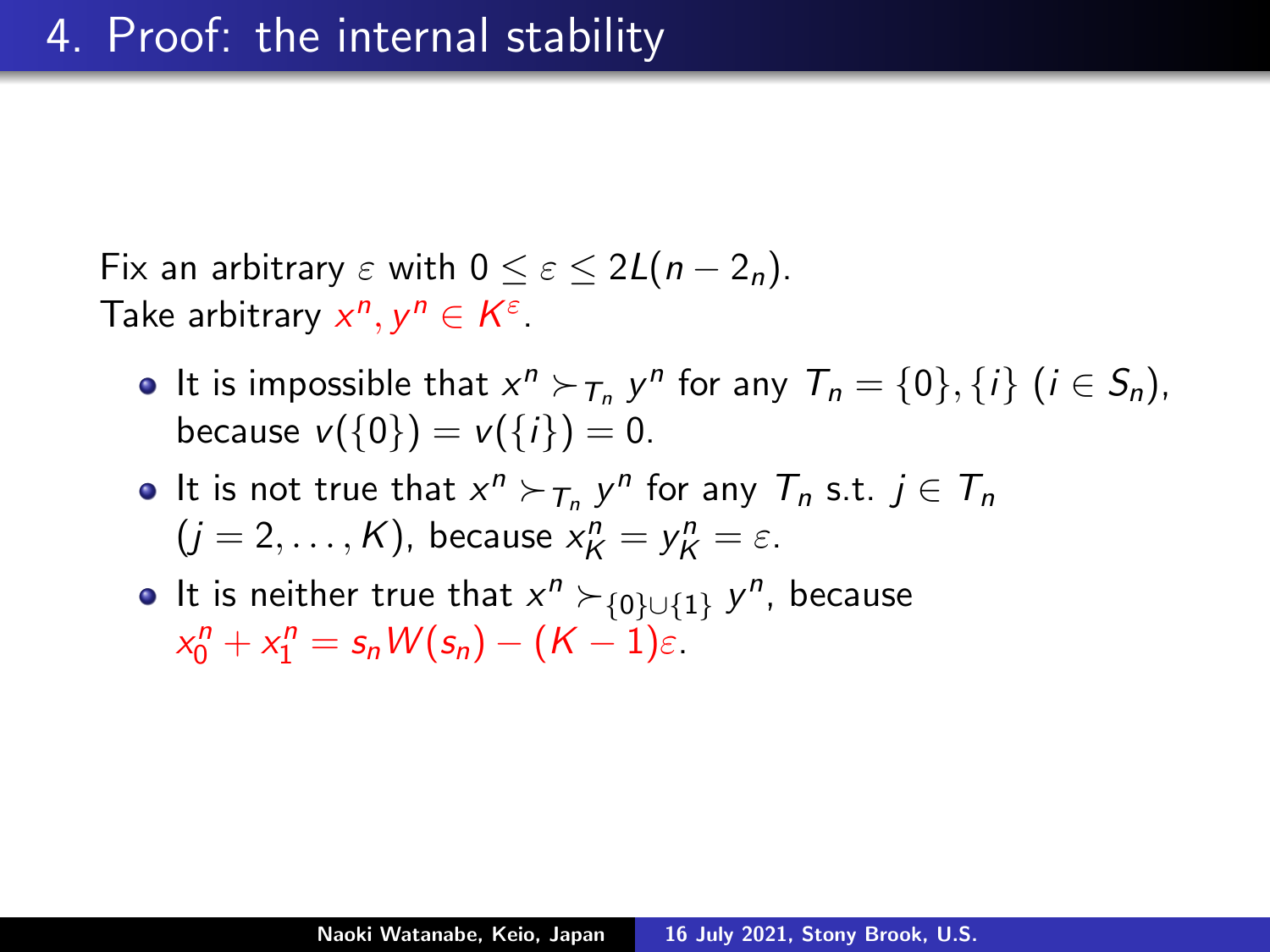## 4. Proof: the internal stability, cont.

It is, however, possible that  $x^n \succ_{\{0\} \cup T_n} y^n$  for some  $T_n$  s.t.  $T_n \subseteq \{K+1,\ldots,n\}$  because it is not necessarily true that  $W(1_n) \ge t_n W(t_n) = v({0} \cup T_n) - \sum_{k \in T_n} x_k^n$ . It is impossible by  $y_0^n \geq W(1_n)$  if  $s_n = K = n - 1$ , because  $|T_n| = 1.$ 

Assume that  $s_n = K = n - 1$ . Then,  $T_n = \{K + 1, \ldots, n\} = \{n\}$ . Note that for  $y_1^n \geq 2L(n-2_n)$ .

It is impossible that  $x^n \succ_{\mathcal{S}'_n\cup\{n\}} y^n$  for any  $\mathcal{S}'_n \subseteq \mathcal{S}_n$ , because  $\sum_{i \in S'_n} y_i^n \ge 2L(n-2_n) + (s'_n-1)\varepsilon \ge (s'_n+1)L(n-(s'_n+1)) =$  $v(S'_n \cup \{n\}) - x_n^n$  in the general Cournot market, when  $\varepsilon = 2L(n-2_n)$  and *n* is sufficiently large.

 $\blacksquare$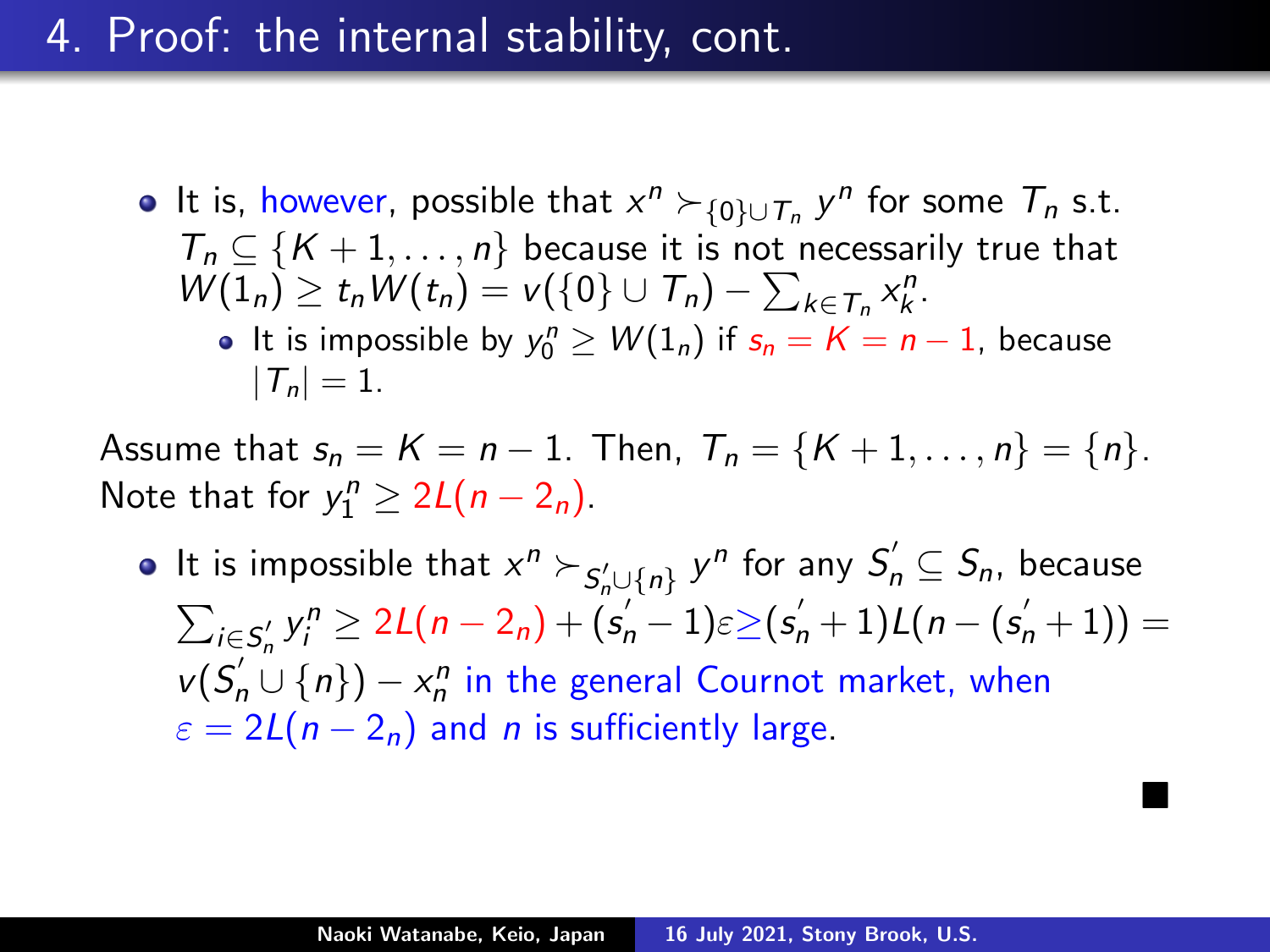5. Final Remarks Farsighted Stability Argument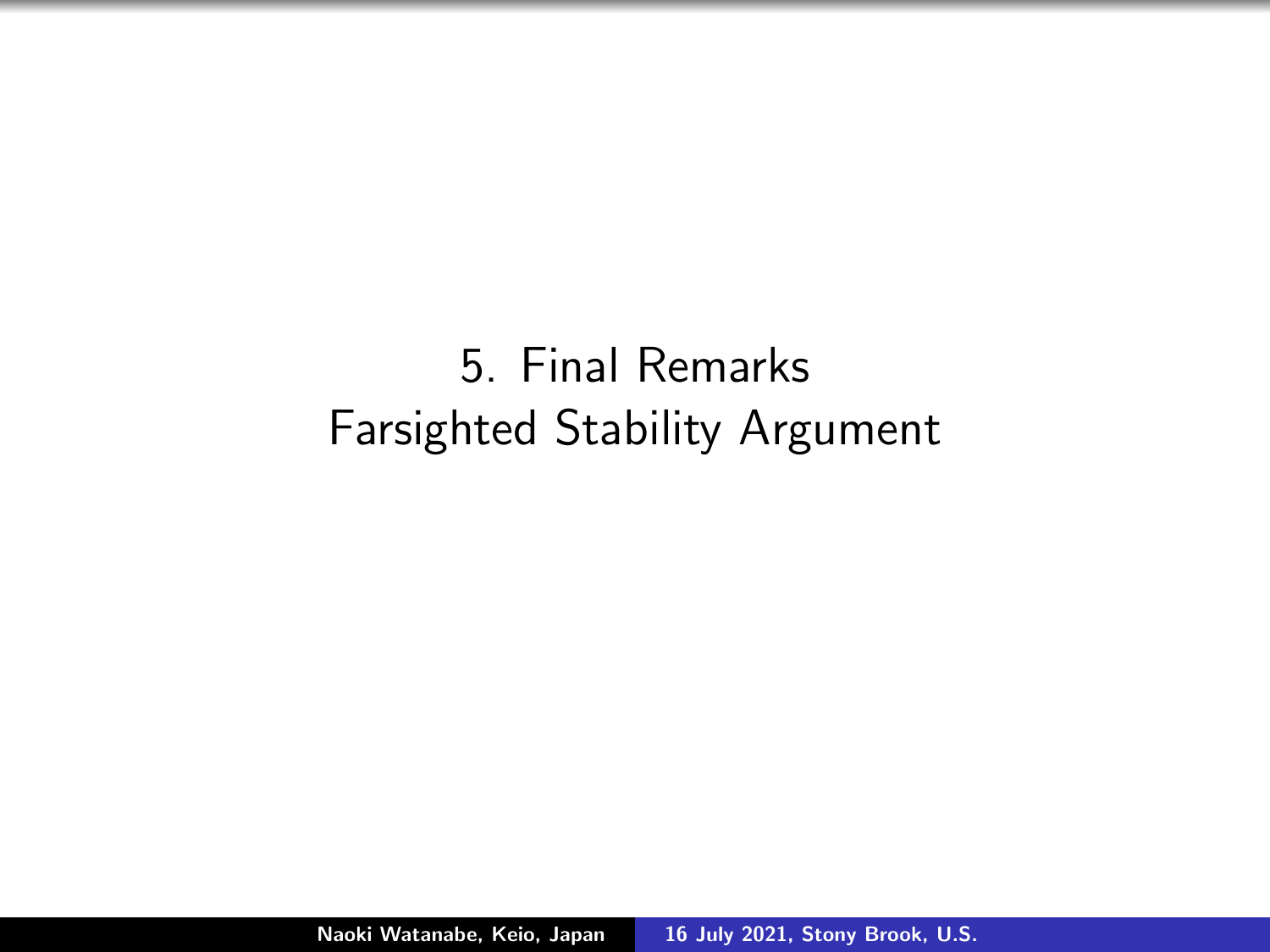## 5. FSS and Open Questions

Farsighted Stability: Harsanyi (1974, ManagSci), Chwe (1994, JET) indirect domination is allowed  $\Rightarrow$  negotiation process is analyzed.

Hirai-Watanabe-Muto (2019): The patent holder's revenue supported by farsighted stable sets with equal treatment of equals widely ranges;

$$
0 < x_0 < \max_{t=1,...,n} t(W(t) - L(0)).
$$

- $\bullet$  an open question: What occurs if the  $\#$  of firms is very large?
	- Do the farsighted stable sets under some conditions shrink?
	- Is the Aumann-Dréze-Shapley value contained in those farsighted stable sets in a general Cournot market (KOT1992)?
- **•** another open question: What occurs if the patent holder is an incumbent?
	- We should apply absolute maximality (Ray and Vohra, 2019, Econometrica) or history-dependent strongly rational expectation (Dutta and Vohra, 2017, TE) for refining the FSS.